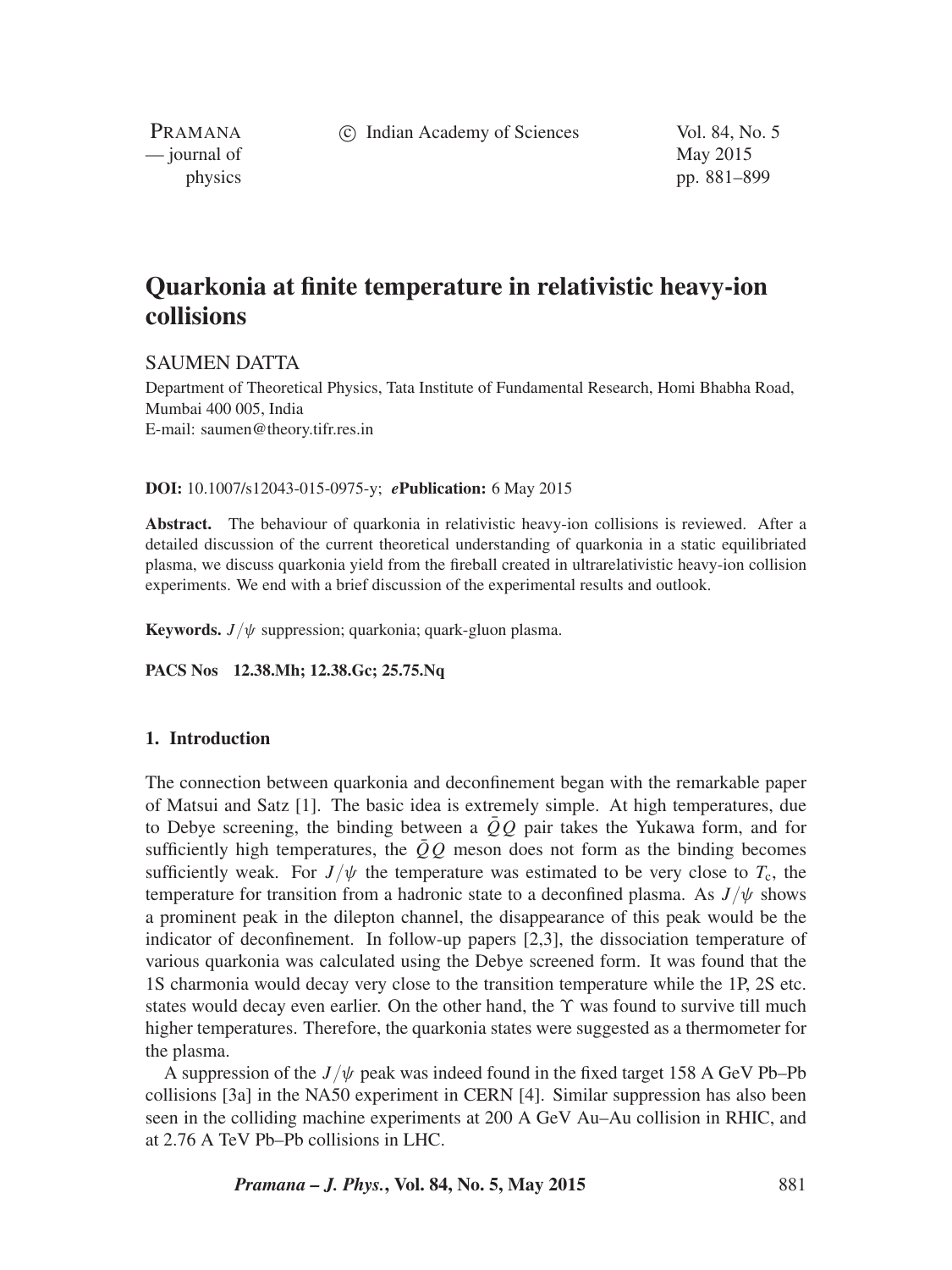A more detailed theoretical analysis of the behaviour of quarkonia in quark-gluon plasma (QGP), however, has shown more intricacies than originally thought. Even in the case of static equilibrium plasma, theoretically the simplest one to handle, the behaviour of quarkonia seems quite complicated in the temperature regime  $1-3T_c$ which is of interest to relativistic heavy-ion collision experiments. Experimentally, there is strong evidence that a deconfined medium has been formed in relativistic heavyion collision experiments. While suppression of quarkonia has been a generic feature in these experiments, the detailed behaviour has been more complicated to understand. Quarkonia remain among the most studied observables in such experiments; but probably they provide an insight into the nature of the plasma rather than act as a thermometer.

Here we shall review our current understanding of the theory of quarkonia in deconfined medium. In the next section, we shall discuss in some detail the idealized problem of quarkonia in an equilibriated plasma at a fixed, not-too-high temperature. In §3, we shall discuss attempts to study quarkonia in the fast expanding fireball that is created in the experiments. Section 4 contains a short outline of the main experimental results, for completeness. The last section contains a summary.

#### **2. Quarkonia in static equilibrium plasma**

In this section we shall discuss our current theoretical understanding of, and challenges in understanding the behaviour of quarkonia in deconfined plasma. For definiteness, we shall consider the case of a  $\overline{Q}Q$  pair in a definite quantum number channel, put in as probe of the medium, where *Q* can be charm or bottom.

As outlined in §1, the first studies of quarkonia in QGP were built on the reasonably successfull nonrelativistic potential model approach to quarkonia spectroscopy. Instead of a confining potential, the Debye screened form of the potential,

$$
V(r) = -\frac{4}{3} \frac{\alpha_s}{r} e^{-m_D r} \tag{1}
$$

was used. Here  $\alpha_s$  is the strong coupling constant and  $m_D$  is the Debye mass in QGP. The aim was to calculate a dissociation temperature for different quarkonia by solving the Schrödinger equation with  $V(r)$ . The perturbative form of the potential was later substituted by the free energy of a static  $\overline{Q}Q$  pair, calculated from the lattice.

Use of eq. (1) in this way, however, is not based on strong theoretical footing. Recent attempts to understand the behaviour of quarkonia in-medium have started with a rephrasing of the question: e.g., "what happens to the  $J/\psi$  peak in the dilepton channel if a plasma is formed?" is best understood by looking at a quantity that directly looks at the dilepton channel.  $J/\psi$  connects to the dilepton channel by the point vector current  $V_i(x) = \bar{c}(x)\gamma_i c(x)$ , and the suitable correlator of this current controls the dilepton rate. The dilepton rate can be directly connected to the spectral function, which is the Fourier transform of the correlator [5],

$$
\rho_H(p_0, \vec{p}) = \int dt \int d^3x \, e^{ip_0 t - i \vec{p} \cdot \vec{x}} \langle [J_H(\vec{x}, t), J_H(\vec{0}, 0)] \rangle, \tag{2}
$$

882 *Pramana – J. Phys.***, Vol. 84, No. 5, May 2015**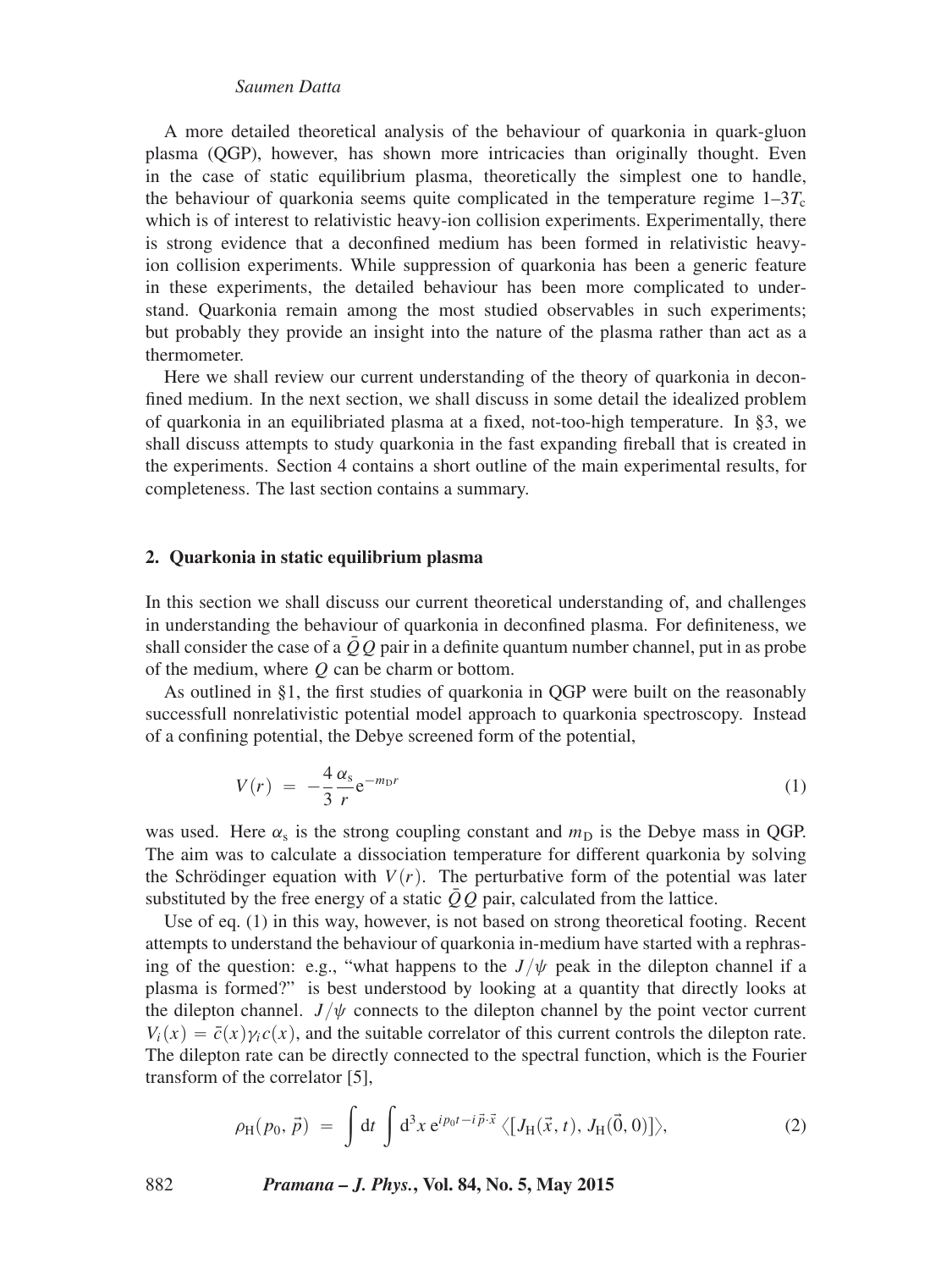where  $J_H(\vec{x},t) = \vec{Q}(\vec{x},t) \gamma_H Q(\vec{x},t)$  is the suitable hadronic point current, and the angular bracket indicates thermal averaging.  $\rho_H(p_0, \vec{p})$  is called the spectral function and is proportional to the dilepton rate.

A mode expansion of  $\rho_H(p_0, \vec{p})$  is instructive. Inserting a complete set of states, one can write  $\rho_H(p_0, \vec{p})$  as

$$
\rho_H(p_0, \vec{p}) = \frac{1}{Z} \sum_{n,m} (e^{-k_n^0/T} - e^{-k_m^0/T}) |\langle n| J_H(0) |m \rangle|^2 \delta^4(p^\mu - k_m^\mu + k_n^\mu), \quad (3)
$$

where the sum over states include both discrete and continuous states, and  $k_n^{\mu}$  is the fourmomenta of the state  $|n\rangle$ .

In the case of a free scalar particle of mass *M*, this expression leads to a spectral function

$$
\rho_H(p_0, \vec{p})|_{\text{free}} = \epsilon(p_0)\delta(p^2 - M^2). \tag{4}
$$

As  $T \rightarrow 0$ , a stable meson contributes a similar term to the spectral function in QCD (with a multiplicative factor  $|\langle 0|J_H|M\rangle|^2$ ). When the state is unstable, the delta function gets smeared into a smooth peak, whose width reflects the decay width of the particle. For a particle like the  $J/\psi$  with a narrow decay width, one gets an almost- $\delta$  function peak, which shows up in the dilepton cross-section. At finite temperatures, as eq. (3) shows, we shall have a more complicated expression; the question of interest is whether the peak structures corresponding to various quarkonia survive at a given temperature.

## 2.1 *Spectral function using lattice QCD*

QCD, the theory of strong interactions, cannot be directly defined on the continuum (like other quantum field theories), and needs to be regularized. Regularization using a space-time lattice has proved invaluable for studying nonperturbative regime of QCD, as one can use numerical Monte Carlo techniques. Much of our current knowledge of strongly interacting matter at moderately high temperatures (that are of interest to the ultrarelativistic heavy-ion collision experiments), in particular the transition temperature, equation-of-state, nature of the transition, etc., comes from lattice QCD [6].

As we are interested in the spectral function,  $\rho$ , at temperatures  $\leq 3T_c$ , where perturbation theory may not work very well, it would be ideal to calculate the spectral function,  $\rho(\omega = p_0, \vec{p})$  using lattice QCD. The catch is that lattice QCD is defined in Euclidean time, and the thermal correlators that one can calculate numerically are the Matsubara correlators

$$
C_{\mathrm{H}}(\vec{x},\tau) = \langle J_{\mathrm{H}}(\vec{x},\tau) J_{\mathrm{H}}(\vec{0},0) \rangle, \tag{5}
$$

where  $\tau \in [0, \beta = 1/T)$  is defined in the Euclidean time direction. In order to get the real-time correlators of eq. (2) one needs to use an analytic continuation in time,  $\tau \rightarrow -it$ . This leads to the following integral equation connecting  $\rho_H(\omega, \vec{p})$  and  $C_H(\vec{x}, \tau)$ :

$$
C_{\mathrm{H}}(\tau, \vec{p}) = \int d^3x \, e^{-i\vec{p}\cdot\vec{x}} \, C_{\mathrm{H}}(\vec{x}, \tau) = \int d\omega \, \rho_{\mathrm{H}}(\omega, \vec{p}) K(\omega, \tau) \tag{6a}
$$

$$
K(\omega, \tau) = \frac{\cosh \omega(\tau - 1/2T)}{\sinh \omega/2T}.
$$
 (6b)

*Pramana – J. Phys.***, Vol. 84, No. 5, May 2015** 883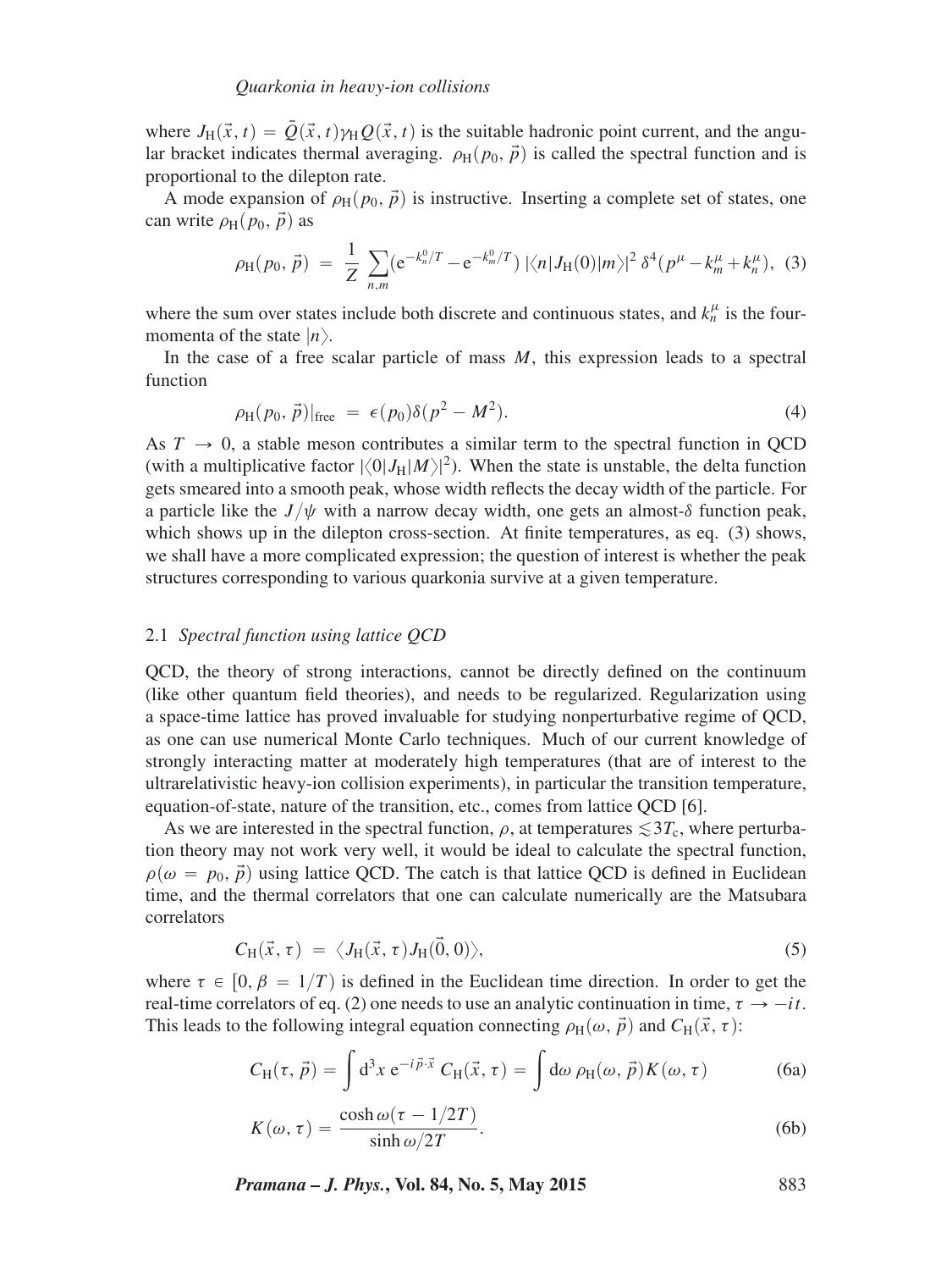For  $T = 0$ , eq. (6a) simplifies to a Laplace transform. In the rest of this section, we shall mostly consider correlators projected to  $\vec{p} = 0$ , and denote them simply as  $C_H(\tau)$ , omitting the  $\vec{p}$  argument. The corresponding spectral function  $\rho_H(\omega, \vec{p} = 0)$  will be written as  $\rho_H(\omega)$ .

The first lattice studies of  $J/\psi$  and other charmonia states are about a decade old [7–9]. They all used the 'quenched approximation', i.e., the plasma was purely gluonic.  $\mathcal{O}(10)$ (12-32) data points were used in the  $\tau$  direction, and the spectral function was estimated using eq. (6a). An examination of eq. (6a) immediately shows the difficulty of the extraction of  $\rho_H(\omega)$  from  $C(\tau)$ : the inverse Laplace transform is a very nontrivial problem numerically, made even more difficult by the dual facts of the small range of  $\tau$  at high temperatures and the  $\mathcal{O}(10)$  data points. Note that because of the periodicity of the kernel in eq. (6b), one has independent information about Matsubara correlation only for  $\tau \in [0, \beta/2)$ . Clearly, a direct inversion of eq. (6) is not possible. The studies used the maximum entropy method (MEM) [10], where Bayesian theory is used to provide information about the solution  $\rho_H(\omega)$  when it is not constrained by the data. If one treated the extraction of  $\rho_H(\omega)$  from  $C(\tau)$  as, e.g., a simple  $\chi^2$  minimization problem, one would have many flat directions in the parameter space. In maximum entropy method, one stabilizes the analysis by recasting it as a maximization of the combination

$$
\mathcal{L} = -\frac{1}{2} \chi^2 + \alpha S, \tag{7a}
$$

$$
S = \sum_{i} \Delta \omega_{i} \left( \rho_{H}(\omega_{i}) - \rho_{0}(\omega_{i}) - \rho_{H}(\omega_{i}) \log \frac{\rho_{H}(\omega_{i})}{\rho_{0}(\omega_{i})} \right).
$$
 (7b)

Here  $\rho_0(\omega)$  is the default solution provided as an input to the analysis; in the absence of data, eq. (7) implies that  $\rho_H(\omega) = \rho_0(\omega)$ . Equation (7b) has the form of entropy in information theory, giving the method its name. Given a set of  $C(\tau)$ , the maximization of  $\mathcal{L}$ , eq. (7a) has a unique solution [10]. Note that this by itself does not guard against a solution unstable against noise. As pointed out by Bryan [11], parametrized suitably, the solution space can be restricted to the space spanned by singular directions [12] of the kernel in eq. (6a), whose dimensionality is no more than the number of data points.

While the early studies, refs [7–9], differed in some details, they found that the spectral function of *J*/ $\psi$  was not very sensitive to the phase transition: the changes in  $\rho_H(\omega)$  were small as one crossed  $T_c$ . A clear peak structure was found even at  $1.5T_c$ . In addition, the dissolution of the peak was found to be gradual rather than abrupt [7,8], with a broadening and weakening of the peak as one went to higher temperatures. On the other hand, the 1P states  $(\chi_c)$  were seen to change much more abruptly across the transition. The spectral functions calculated in ref. [7] for the scalar,  $\bar{c}c$ , and vector,  $\bar{c}\gamma_i c$ , operators are shown in figure 1a. The correlators  $c(\tau)$  show very little change in the vector channel as one crosses  $T_c$ , even upto 1.5 $T_c$ ; this resulted in an extracted spectral function that showed a strong  $J/\psi$  peak even at 1.5 $T_c$ . On the other hand,  $C(\tau)$  in the scalar channel showed serious modification on crossing  $T_c$ , and major weakening of the  $\chi_{c_0}$  peak was seen already at 1.1*T*c. Several follow-up studies reached qualitatively similar conclusions [13]. Also a dynamical study with 2-flavour QCD (but with a somewhat heavy pion) found very similar results, when temperatures are expressed in units of  $T_c$  [14]. A very recent dynamical study, again with a somewhat heavy pion, has also found very little change in the 1S state peaks upto temperatures  $\sim$ 1.4 $T_c$  [15].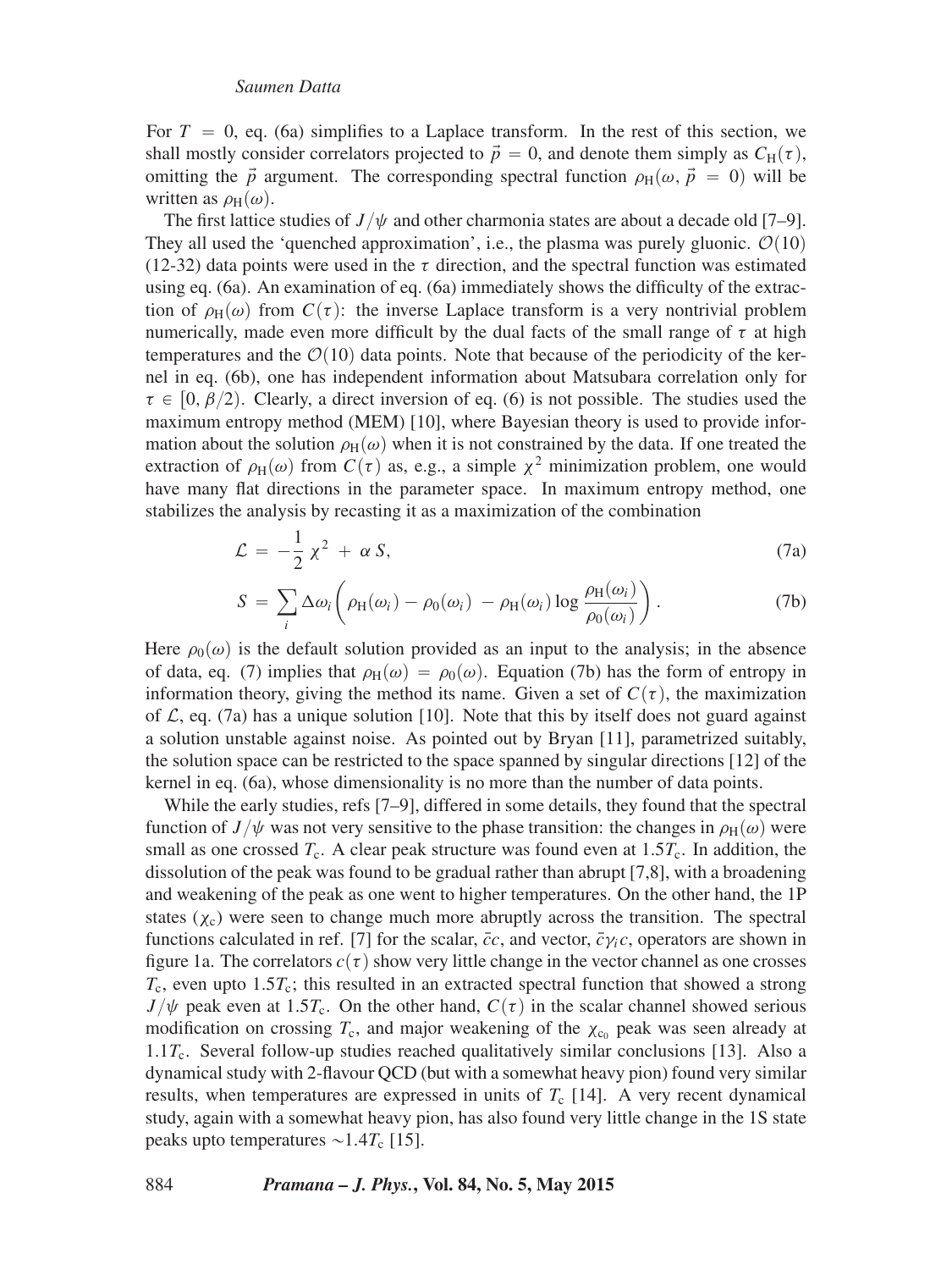

**Figure 1.** (a) Spectral functions of the  $\bar{c}c$  and  $\bar{c}\gamma_i c$  operators from ref. [7], showing the modification of  $\chi_{c_0}$  and survival of the  $J/\psi$  peak after deconfinement. The vertical error bar indicates the error for the reconstructed spectral function, averaged over the *ω* range indicated by the horizontal band [10]. (**b**) Spectral function of the  $\bar{c}\gamma_i c$  operator ([19],  $\bigcirc$ American Physical Society) showing serious modification of the *J* / $\psi$  peak already below  $1.5T_c$ . The band is the error estimate from a simple jack-knife analysis.

On the other hand, the systematics of the inversion of eq. (6) is large, and probably the extraction of  $\rho_H(\omega)$  is less reliable than what the convergence of the different results suggested. In particular, it was pointed out later that a large part of the change in the 1P channels is due to the diffusion peaks in these channels [16]. The free spectral function in the vector, axial vector, and scalar channels have a contribution

$$
\rho_H(\omega) \xrightarrow{\omega \to 0} 2\pi \chi_H(T) \omega \delta(\omega), \tag{8}
$$

which contribute an additive constant to  $C(\tau)$ . In the interacting theory, the *δ* function becomes a smooth peak, leading to a near-constant term in the correlator. It has been shown [16,17] that much of the change in the 1P channel correlators comes from this low- $\omega$  contribution. It was also pointed out that even at small temperatures  $T \sim 0$ , when one restricts oneself to a small range in Euclidean time, it is difficult to isolate the peak structure from Euclidean correlator data [13]. In a series of papers, Mocsy and Petreczky [18] have shown that the lattice data of  $C(\tau)$  is also consistent with a large change in the peak structure at relatively smaller temperatures.

A recent study, similar in approach to refs [7,9] but using finer lattices [19], has found that even in the vector and pseudoscalar channels, the peak structure is considerably softened already at  $1.5T_c$ . Results from this study are also shown in figure 1b. It is to be understood that the analysis is similar to the earlier lattice studies, and can suffer from similar systematic effects. While it is certainly reasonable to hope that lattice QCD will be able to provide the spectral function with much better systematics in the future, it would be important to incorporate new ideas into the calculation.

In the bottomonia sector, there have been interesting recent studies [20,21] using the formalism of non-relativistic QCD (NRQCD) on the lattice [22]. Use of NRQCD has two advantages in this context. In NRQCD, the heavy quark mass  $m<sub>O</sub>$  is much larger than all other scales, and one replaces  $\omega$  in eq. (6b) by  $2M<sub>O</sub> + \omega$ . Then for  $M<sub>O</sub> \gg T$ , one replaces the periodic kernel eq. (6b) by a simple exponential,  $\exp(-\omega \tau)$ . Therefore, independent correlator data are now available for the whole range  $[0, \beta)$ . Also, as one is now studying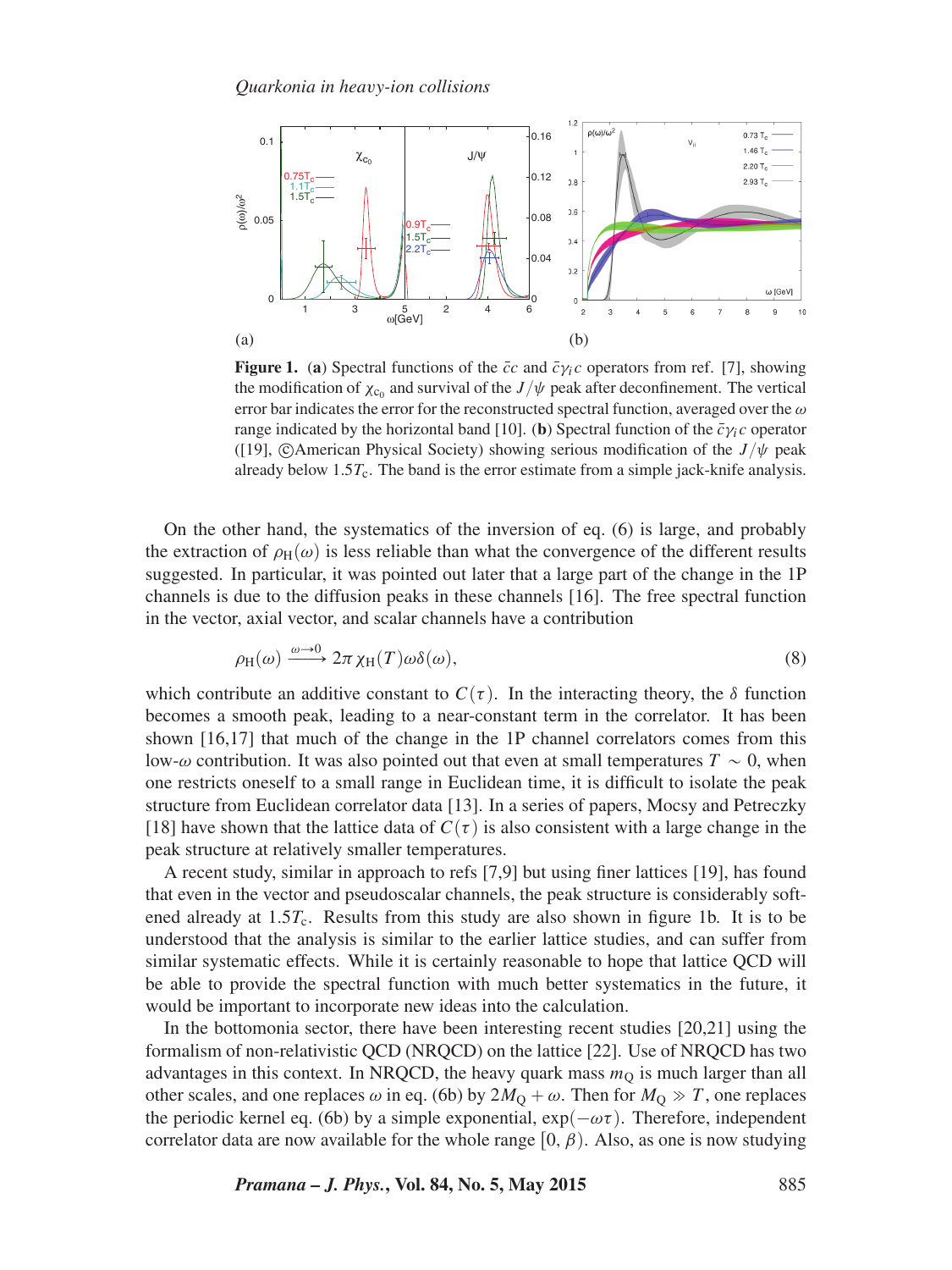

**Figure 2.** (a) Spectral function of the  $\bar{b}\gamma_{\mu}b$  current at various temperatures, extracted from lattice correlators [20]. A strong peak for  $\Upsilon(1S)$  survives even at  $\sim$  2 $T_c$ . (**b**) Width of the  $\Upsilon(1S)$  peak at various temperatures, extracted from lattice correlators [20]. Also shown are (green, solid line) results of a calculation from HTL potential (see §2.2 and figure 3), and (black, dotted line) the trend from leading order of perturbation theory [20,24] for  $\alpha_s = 0.25$  (lower line) and 0.4 (upper line).

only excitations around 2*M*Q, the low-*ω* diffusion peak structure is absent. Aarts *et al* [20] calculated the correlators in this formalism, and applied Bayesian analysis, eq. (7), to extract  $\rho_H(\omega)$ . They found that 1S bottomonia survive at least till temperatures of  $2T_c$ ; see figure 2. On the other hand, the 1P peaks were found to dissolve right after *T*<sup>c</sup> [21]. These results are qualitatively in agreement with the earlier, preliminary studies of bottomonia within the relativistic framework [23].

The peak position and the decay width of the 1S states have also been extracted from the NRQCD studies of the Euclidean correlator in ref. [20]. The decay width,  $\Gamma$ , calculated in ref. [20], is also shown in figure 2 (for their system,  $n_f = 2$  with  $m_q$  close to the strange quark mass,  $T_c$  is estimated to be  $\sim$ 220 MeV). A near-linear increase of  $\Gamma$  with temperature is seen. It is interesting to note that in effective field theory calculations at weak coupling and  $\alpha_s m_Q \gg T$ ,  $\Gamma \sim 14 \alpha_s^3 T$  in leading order [20,24]. Within the rather large systematics, the lattice data are roughly in agreement with this for  $T \ge 250$  MeV, for  $\alpha_s \sim 0.4$ . Note that figure 2 indicates a large decay width for the 1S bottomonia already above  $T_c$ . The origin of such a decay width would be collisions with the thermal quarks and gluons in the medium. Of course, the systematic error associated with the extraction of width from the Euclidean correlator is large, and Aarts *et al* [20] suggest that the calculated widths should be treated as an indicative upper limit. Preliminary results from another study, which also uses NRQCD formalism to calculate bottomonia correlators, have reported much smaller widths at comparable temperatures [25].

While lattice NRQCD provides a very promising method to study bottomonia in the medium, it is fair to say that the studies are still reasonably recent and various systematics need to be better examined.

#### 2.2 *Nonrelativistic approach and 'potential at finite T'*

A direct extraction of the spectral function from correlation functions calculated in lattice QCD is the most direct approach to understand the behaviour of quarkonia in deconfined plasma. Unfortunately, as discussed in the previous section, at the moment the systematics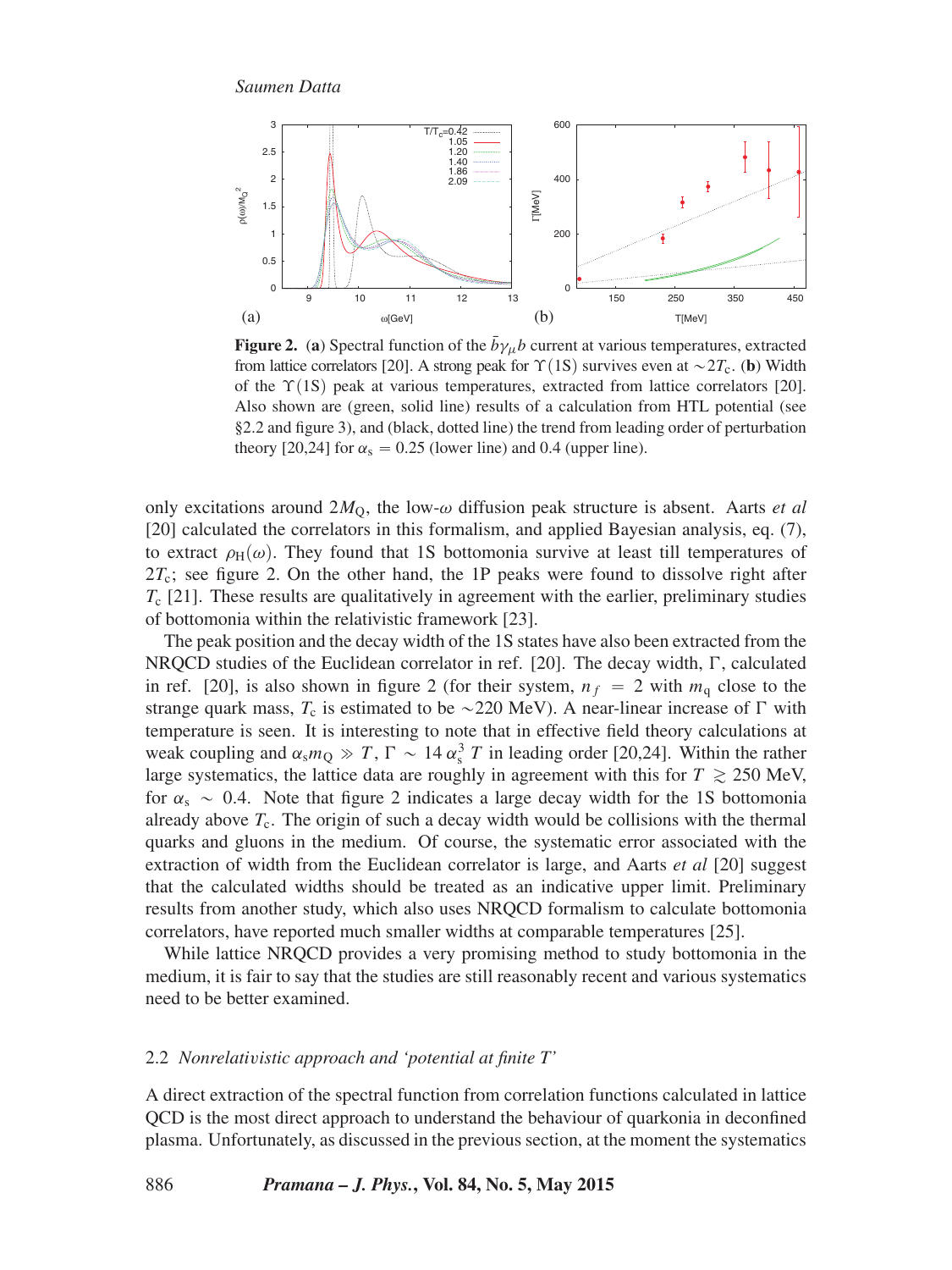of such a study are not in complete control. This is likely to change with time. However, it will surely help to supplement this direct approach with insights gained from other studies.

A nonrelativistic potential approach has been remarkably successful in quarkonia spectroscopy; it is therefore natural that several attempts have been made to extend such an approach to finite temperatures. The first step towards this was the identification of the free energy cost of putting an isolated  $\overline{O}O$  pair in a thermal medium [26]. As the distance between  $\hat{O}$  and  $\hat{O}$  increases, in the confined medium the free energy cost of introducing such a pair also increases. As  $m<sub>Q</sub> \rightarrow \infty$ , the quark is static and the effect of such a quark is approximated by a phase factor  $\sim e^{-m_0\beta}$  multiplying a time-like gauge connection, called a Polyakov loop, *L*, defined as

$$
P(x) = \prod_{i=0}^{N_{\tau}-1} U_0(\vec{x}, i)
$$
 (9a)

$$
L(x) = \text{Tr } P(x). \tag{9b}
$$

After suitable mass renormalizations, one can define the free energy cost mentioned above:

$$
\mathcal{F}_{\bar{Q}Q}^{\rm av}(\vec{x}) = \log \langle L(x)L^{\dagger}(0) \rangle. \tag{10}
$$

Note that  $L(x)$  is invariant under colour rotations, and therefore, the free energy defined in eq. (10) includes an averaging over the colour orientations of  $Q$  and  $Q$ . If one wants to study *Q* and *Q* in a singlet combination, as in quarkonium, it can be defined using  $P(x)$ , eq. (9a) [27]:

$$
\mathcal{F}_{\bar{Q}Q}^{\rm sing}(\vec{x}) = \log \langle \text{Tr} P(x) P^{\dagger}(0) \rangle. \tag{11}
$$

The right-hand side in the above equation is not gauge invariant, and therefore, needs to be calculated after fixing to a gauge. In perturbation theory, it can be shown that  $\mathcal{F}_{\bar{Q}Q}^{\text{sing}}(\vec{x})$ is gauge invariant, and in leading order, has the expression

$$
\mathcal{F}_{\bar{Q}Q}^{\rm sing}(\vec{x}) = -\frac{4}{3} \frac{\alpha_s}{r} e^{-m_D r}.
$$
\n(12)

It has also been evaluated nonperturbatively, using eq. (11) in the Coulomb gauge [28].

 $\mathcal{F}_{\bar{Q}Q}^{\text{sing}}(\vec{x})$  has been widely used in the literature to study the fate of quarkonia in QGP, by using it as a finite temperature potential; it denotes, though, a free energy, and not a potential. There has been considerable effort over the last decade towards constructing a suitable potential for quarkonia at finite temperature, in a field-theoretic framework [29–31]. In vacuum, the effective field theoretic framework for formally defining such a potential relies on the hierarchy of scales,  $m_Q \gg m_Q v \sim 1/r \gg E_b \sim m_Q v^2 \sim g^2/r$ , where  $v \ll 1$  is the relative velocity of the heavy quark, Q, and antiquark,  $\overline{Q}$ , in the bound state, and  $E<sub>b</sub>$  is the binding energy. The idea is to write down an effective theory containing only the degrees of freedom relevant for  $QQ$  near the threshold, i.e., those at scale  $E<sub>b</sub>$ . So scales of  $m<sub>O</sub>$  and  $m<sub>O</sub>v$  are integrated out. Integrating out of the scale  $m<sub>O</sub>$  leads to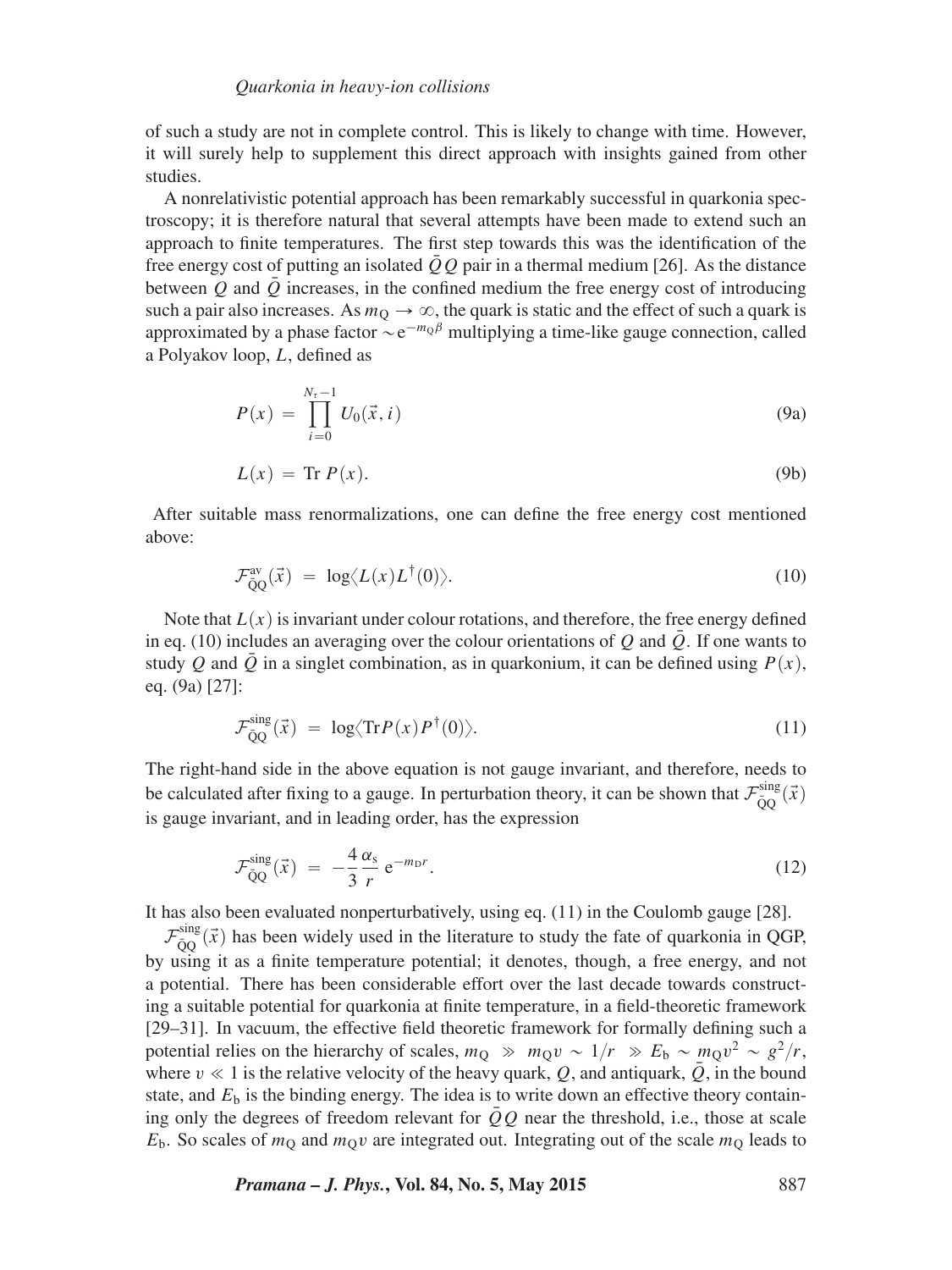standard nonrelativistic QCD (NRQCD), while further integrating out  $m<sub>O</sub>v$  leads to the so-called potential NRQCD (pNRQCD) [32], with Lagrangian

$$
\mathcal{L}_{\text{pNRQCD}} = S^{\dagger}(\vec{r}) \left( i \partial_0 - \frac{p^2}{2m_{\text{Q}}} - V_{\text{S}}(r) + \text{corr.} \right) S(\vec{r}) \n+ O^{\dagger}(\vec{r}) \left( i D_0 - \frac{p^2}{2m_{\text{Q}}} - V_{\text{O}}(r) + \text{corr.} \right) O(\vec{r}) + \cdots, \tag{13}
$$

where *S* and *O* denote  $\overline{Q}Q$  in singlet and octet representations, respectively, and  $V_{S,Q}$ denote the corresponding potentials. The ... include the singlet–octet transition terms. For sufficiently heavy quarks such that  $m<sub>Q</sub>v \gg \Lambda<sub>QCD</sub>$ , the parameters of  $\mathcal{L}_{pNRQCD}$  can be obtained perturbatively.

At finite temperatures, a new set of scales related to the temperature *T* are introduced. At very high temperatures, one can write down a hierarchy  $T \gg m_D \sim gT \gg g^2T$ , where  $m_D$  is the scale of screening of static charges and  $g^2T$  is the inherently nonperturbative magnetic scale. Integrating out the scale *T* leads to the standard hard thermal loop (HTL) Lagrangian [33]. The form of the finite temperature potentials depend on the relative hierarchy of the thermal scales and the scales related to  $m<sub>O</sub>$  [30].

Let us take  $m_Q \gg T \gg m_Q v$ . Integrating out  $m_Q$  and *T* then leads to the HTL version of NRQCD. If  $m_0v \sim m_D$ , integrating out these scales leads to a potential which was first derived in ref. [29] slightly differently. The spectral function relevant to the dilepton peak is connected to the Fourier transform of the real-time correlator

$$
C^{>}(t,\vec{x}) = \int d^{3}x \langle J^{\mu}(t,\vec{x})J_{\mu}(0,\vec{0})\rangle,
$$
 (14)

where  $J^{\mu}(t, \vec{x})$  is the point vector current defined after eq. (2). Replacing  $J_{\mu}$  in eq. (14) by a point-split current

$$
J_{\mu}^{\text{split}}(t, \vec{x}; \vec{r}) = \bar{\psi} \left( t, \vec{x} + \frac{\vec{r}}{2} \right) \gamma_{\mu} U \left( t; \vec{x} + \frac{\vec{r}}{2}, \vec{x} - \frac{\vec{r}}{2} \right) \psi \left( t, \vec{x} - \frac{\vec{r}}{2} \right), \quad (15)
$$

it is easy to check that in the noninteracting theory for nonrelativistic quarks,  $C_{\text{split}}^>(t, \vec{x}; \vec{r})$ satisfies a Schrödinger-like equation

$$
\left(i\partial_t - \left(2m_Q - \frac{\nabla_r^2}{2m_Q}\right)\right) C_{\text{split}}^>(t, \vec{x}; \vec{r}) = 0 \qquad \text{(to } \mathcal{O}(1/m_Q^2)). \tag{16}
$$

In the interacting theory, one can define a potential by equating the left-hand side of eq. (16) to  $V(t, \vec{r})C<sub>split</sub><sup>></sup>(t, \vec{x}; \vec{r})$ . Taking the static limit,  $m_Q \rightarrow \infty$ , one gets

$$
i\partial_t W(\vec{r},t) = V(\vec{r},t) W(\vec{r},t), \qquad (17)
$$

where  $W(\vec{r},t)$  is the time-like Wilson loop. Going to the long time limit leads to

$$
V(r) = -\frac{4}{3}\alpha_s \left(\frac{e^{-m_D r}}{r} + m_D\right) - i\frac{8}{3}\alpha_s T \Phi(r)
$$

$$
\Phi(r) = \int_0^\infty \frac{dz z}{(z^2 + 1)^2} \left(1 - \frac{\sin zr}{zr}\right)
$$
(18)

in leading order HTL approximation [29,30].

888 *Pramana – J. Phys.***, Vol. 84, No. 5, May 2015**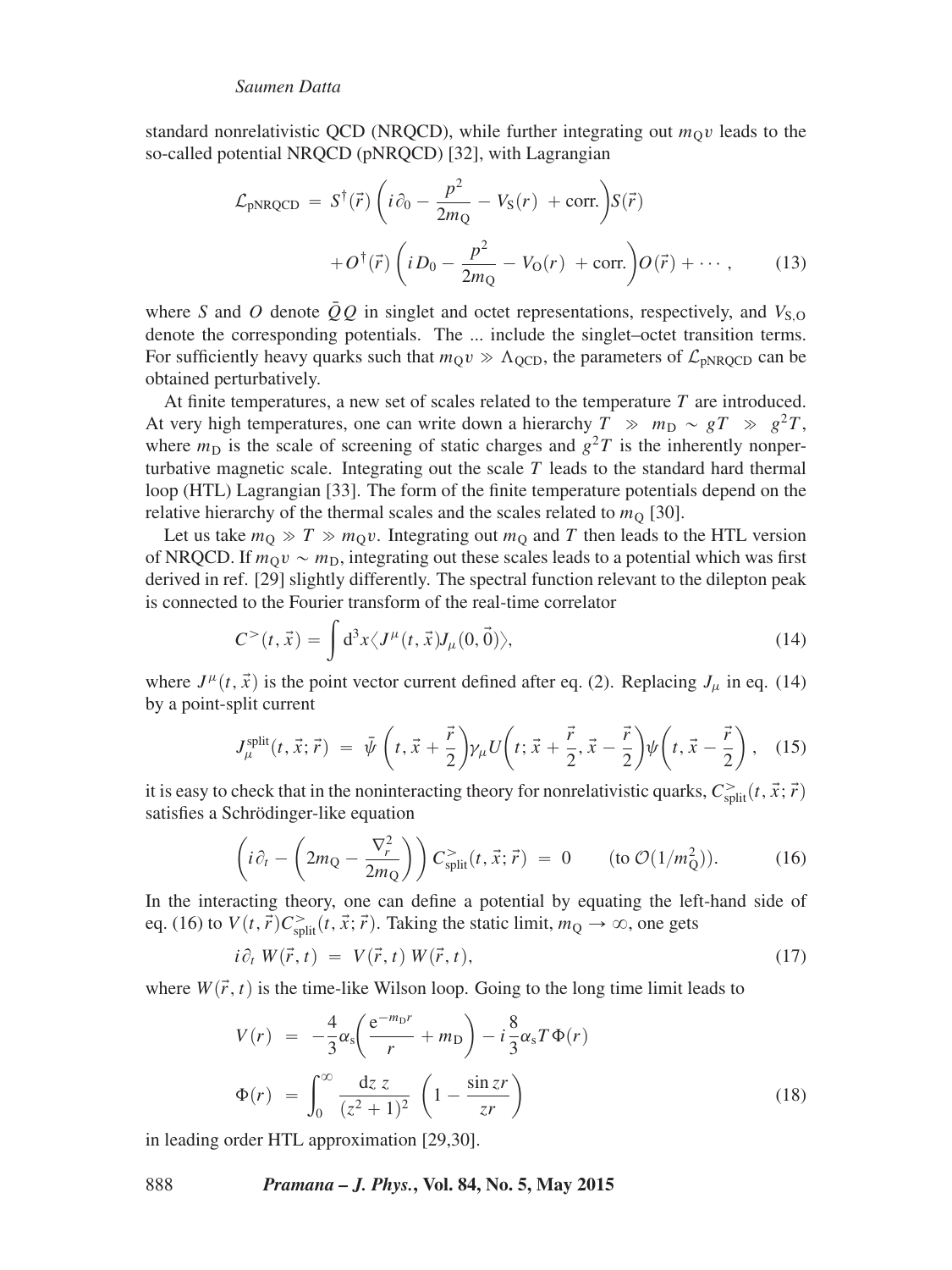While for the plasma formed in RHIC and LHC, the validity of the weak coupling approximation used in reaching eq. (18) is questionable, it is instructive to examine some features of the potential. The real part of  $V(r)$  is, modulo a constant, identical to the Debye-screened singlet free energy in eq. (12). Interestingly, there is also an imaginary part to the potential. The imaginary part leads to a thermal width  $\propto \alpha_s T$  of the spectral function peak, which incorporates the physics of Landau damping [34]. To get an idea of its contribution, ref. [29] treated the imaginary part as a perturbation, to get the decay width. For  $\Upsilon$  it was found that already at not-too-large temperatures  $\sim$ 250 MeV, while the bound state survives, it acquires a considerable thermal width (see figure 3). This thermal width, though, is smaller than that extracted in ref. [20] from lattice correlators (see figure 2).

 $V(r)$  (eq. (18)) was also used to calculate the spectral function, which is simply related to the Fourier transform of  $C<sup>{\rightarrow}</sup>$   $(\vec{r} \rightarrow 0, t)$  [39]. It was found that for quarks in the bottom mass region, the spectral function peak is severely depleted and broadened already by  $T \sim$ 350 MeV, and by a temperature of 450 MeV, no significant peak is visible (see figure 3). If one uses the potential for charmonium (where the separation of scales required is highly questionable), one finds that already at  $T \sim 250$  MeV, the peak structure is essentially absent. A similar study was also carried out in ref. [40], where various systematics were studied. The basic results are similar to ref. [39]. Also, the later study highlighted the major role played by the imaginary part of the potential in broadening the peak. Petreczky *et al* [40] also calculated the Euclidean correlators, and found that they do not completely agree with the bottomonia correlators obtained from the lattice.

As already mentioned, the hierarchy  $T \gg m<sub>O</sub>v$  is not valid at the temperatures of interest in RHIC and LHC. At least for the  $\Upsilon$ , one in fact expects  $m_0v \gg T$ . In such a case, one first integrates out the scale  $m<sub>O</sub>v$  from NRQCD, to get the pNRQCD action, eq.  $(13)$ . Further integrating out the scale T then leads to thermal corrections which are very different from eq. (18) [30]. If  $m_D \gg E_b$ , the thermal potential is still well-defined, but the real part of the potential does not have the screened form. The potential still gets an imaginary component, which now has two main components: a term  $\propto \alpha_s^3 T$  which comes from a transition to colour-octet state, and terms like  $\alpha_s T m_D^2 r^2$  which are related to Landau damping. On the other hand, if  $E<sub>b</sub> \gg m<sub>D</sub>$ , the thermal potential is not well-



**Figure 3.** (**a**) Binding energy and decay width of the *ϒ* peak in the spectral function of the current  $b\gamma_i b$ , using the leading-order HTL-resummed potential (from ref. [29]). (**b**) Spectral function calculated directly from the same potential [39]. Here  $m<sub>O</sub> = 4$ GeV.

*Pramana – J. Phys.***, Vol. 84, No. 5, May 2015** 889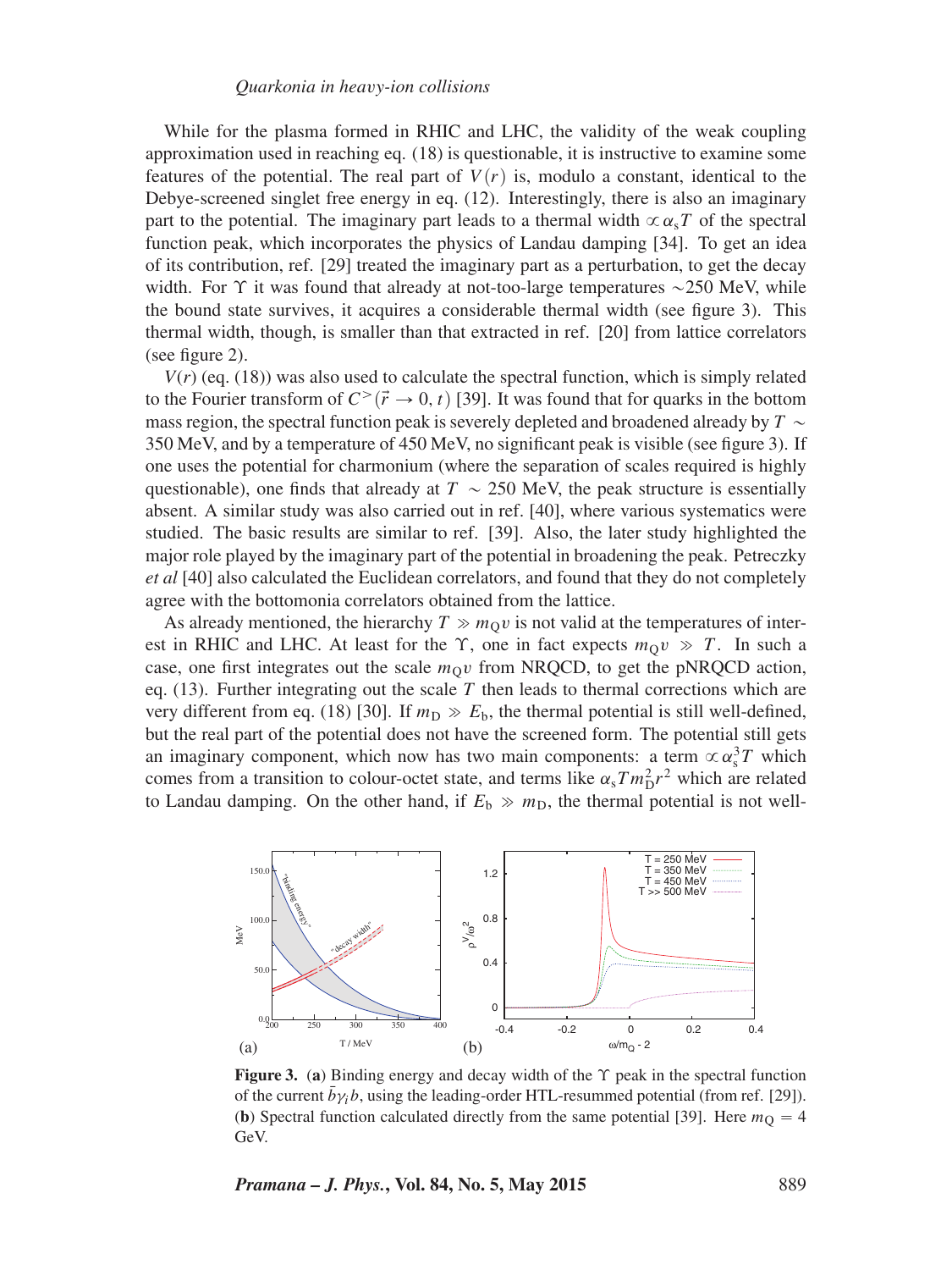defined. Of course, thermal corrections to the binding energy and decay width are well-defined quantities, and have been calculated in weak coupling [24]. The thermal decay width once again has contributions  $\propto \alpha_s^3 T$  related to singlet-to-octet transition, and terms  $\propto \alpha_s T m_D^2 r_0^2$  related to Landau damping [24], where  $r_0 = 3/(2\alpha_s m_Q)$  is the Bohr radius.

One message to take, from both the effective field theory studies and studies of the previous section, is that even before the dissolution of the quarkonia peak, the states can get a substantial thermal decay width. Rather than a single 'dissolution temperature', it is the temperature-dependent width which is of phenomenological significance. The decay width obtained from the imaginary part of the potential has been compared to phenomenological estimates of quarkonia dissociation in ref. [34].

In the discussion so far, we have stressed that the imaginary part of the 'potential' is a theoretical tool to describe the broadening of the quarkonium structure in the spectral function, due to interactions with the thermal gluons and quarks. Its interpretation has been further clarified using the language of open quantum systems [35,36]. Starting from a complete description of the  $QQ$ + thermal medium, one can integrate out the thermal medium to get an effective description of the *QQ*¯ system in the medium. Integrating out of the medium leads to noise terms in the description of the *QQ* system, which cause both dissipation of the heavy quark, and a lack of coherence between the  $\overline{Q}Q$  pair in quarkonia, leading to an increased thermal width. This has been worked out in perturbation theory, to give the same complex potential as above [36].

One can also try to calculate the potential, eq. (17), nonperturbatively, without assuming weak coupling or any particular ordering between the scales  $T$  and  $m<sub>Q</sub>v$ . Burnier and Rothkopf [37] calculated the Euclidean time-like Wilson loop,  $W(\vec{r}, \tau)$ , and then employed an analytic continuation similar to that described in §2.1 to obtain the potential from it. A Bayesian analysis similar to, but not identical to, MEM was used [38], which probably needs careful examination. A complex potential was extracted from the Euclidean Wilson loop calculated in a gluon plasma. At  $2.33T_c$ , both the real and the imaginary parts of the potential extracted from the data are considerably different from the hard thermal loop calculation. Note that the time-like Wilson loop is identical to the Polyakov loop correlator in eq. (11), calculated in the axial gauge. Burnier and Rothkopf [37] also calculated the Polyakov loop correlator in Coulomb gauge. Analysing it in the same way, they obtained a potential which is much closer to the perturbative calculation of ref. [29]. Note that the Coulomb gauge calculation has already been done in great detail [28]; however it is not clear how sensitive the correlation function is to the imaginary part of the potential.

#### **3. Prediction for quarkonia production in relativistic heavy-ion collision**

In the previous section, we discussed various calculations that investigate the fate of a quarkonium put as a probe in static, equilibrated QGP. Of course, the experimental situation is very different. A  $\bar{c}c$  pair gets formed, probably in a hard collision at early times; the quarkonium state gets formed, either in the pre-equilibrium stage or in the plasma. Also the system is not static, the temperature profile changes. While understanding the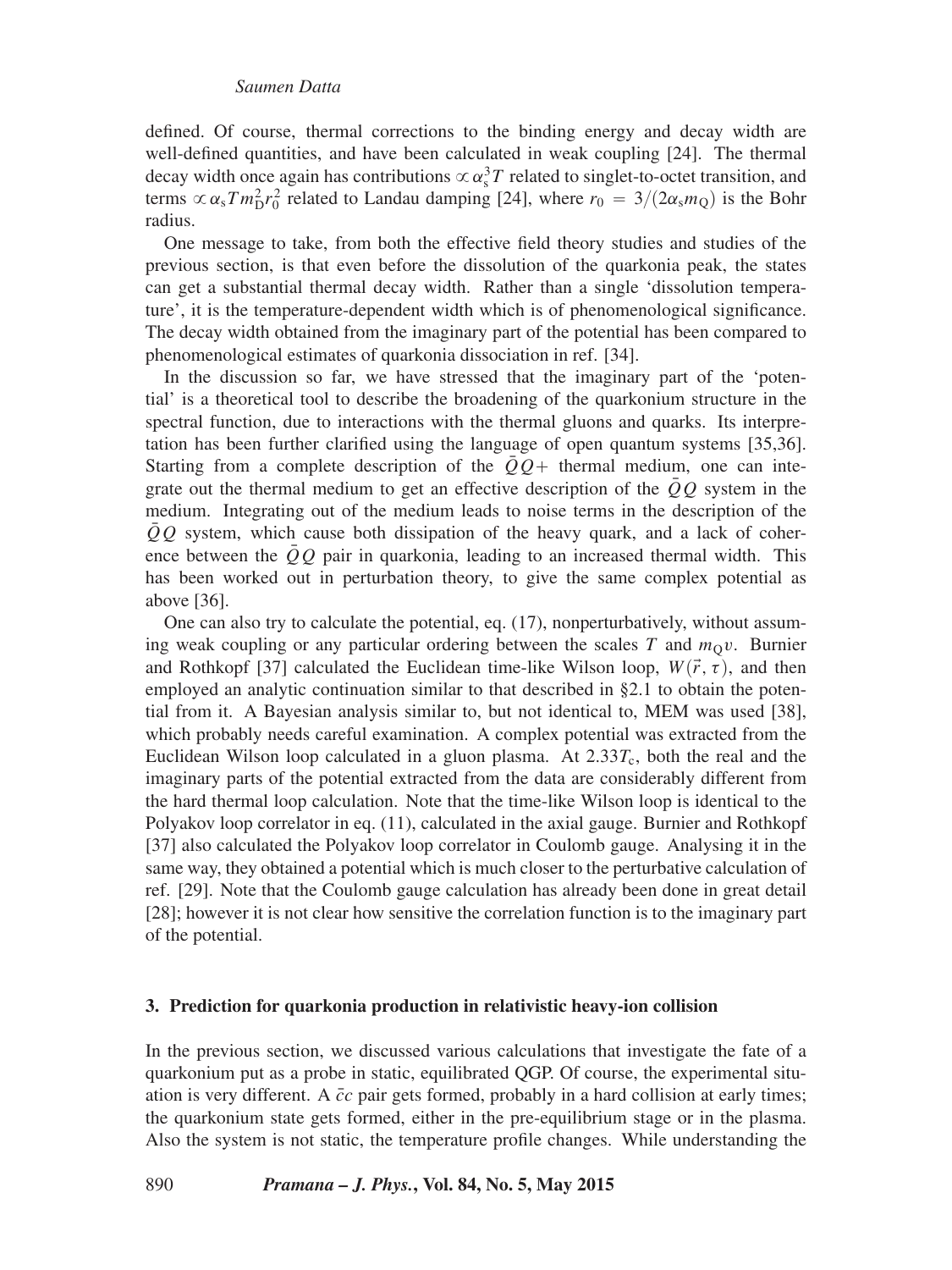behaviour of an external  $J/\psi$  in static plasma is the first step to predict the  $J/\psi$  production in relativistic collisions, one needs to put it in the context of the fireball created in a heavy-ion collision. In this section we discuss some calculations towards quantitative prediction for  $J/\psi$  production in heavy-ion collision, and describe some ingredients for such a calculation.

#### 3.1 *'Regeneration' and thermal quarkonia*

The spirit of the discussion of §2 was that  $J/\psi$  is formed very early in the plasma, in a way possibly similar to that in a *pp* collision, and we investigate the survival probability of  $J/\psi$  in the QGP. The hadrons made of light quarks, on the other hand, are described very well by the assumption that as the medium cools to below deconfinement, the quarks present in the medium coalesce to form hadrons depending on a thermal distribution. If the density of  $c$ ,  $\bar{c}$  is sufficiently high in the medium, one also needs to investigate the possibility that at freeze-out a *c* and a  $\bar{c}$  coalesce to form  $J/\psi$  [41]. In the literature, the production of  $J/\psi$  in this way is dubbed 'regeneration'.

In regeneration calculations [41,42], the different hadrons with (open or hidden) charm are distributed statistically, just as the light hadrons are. The charm quarks are produced as  $\bar{c}c$  pairs in initial hard collisions, but then will develop in the plasma as coloured  $c(\bar{c})$ quarks. At the time of freeze-out, they then hadronize according to a statistical thermal distribution. So the ratios of, for example, different charmonia will follow a statistical distribution. An early motivation was the fact that the ratios of the production crosssection of  $\psi'$  and  $J/\psi$  in the 158 A GeV, Pb–Pb collisions in SPS followed a statistical distribution [41].

The number of  $J/\psi$  produced is given as

$$
N_{J/\psi} = g_{\rm c}^2 V n_{J/\psi}^{\rm th}(T_{\rm fr}, \mu_{\rm B}), \tag{19}
$$

where

$$
n_i^{\text{th}} = g_i \int \frac{\mathrm{d}^3 p}{\mathrm{e}^{(E_i(p) - \mu_i)/T} \mp 1} \tag{20}
$$

is the thermal (Bose/Fermi) distribution function for hadron *i*,  $T_f$  and  $\mu_B$  are the chemical freeze-out temperature and baryon chemical potential,  $V$  is the fireball volume, and  $g_c$  is an extra degeneracy factor to take into account the fact that the production of the charm quarks happen in hard collisions and the total number of charm quarks is much larger than it would have been if the charm quarks were chemically equilibriated in the plasma [41].

The model is simple, and is with clear predictions for rapidity and  $p<sub>T</sub>$  distributions of  $J/\psi$ . The earlier works on this model [41] found good agreement of the relative yields of  $J/\psi$  and  $\psi'$  in the highest energy Pb–Pb runs of SPS. More recent studies [42] have also found good agreement of this ratio in RHIC. The early studies [41] had also predicted little or no suppression of  $J/\psi$  production in RHIC, and substantial enhancement in LHC, compared to scaled *pp* collision results. This has not been borne out by data. More detailed recent studies [42], which take into account the possibility that even in collisions that lead to a plasma in the core, there may be hard collisions between (surface) nuclei which do not lead to plasma formation, have reported good agreement with RHIC data for  $J/\psi$  production.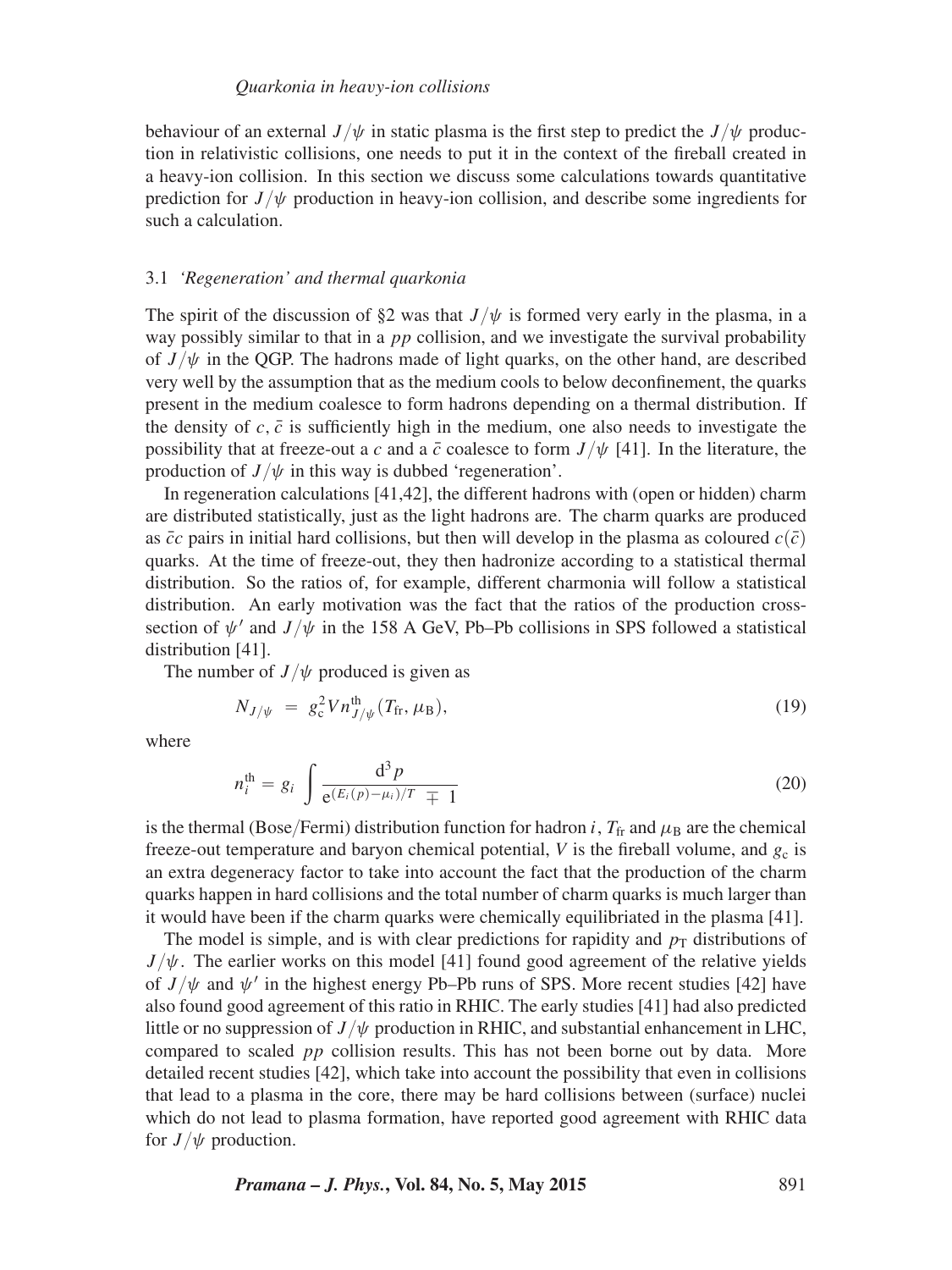A generic prediction of the regeneration calculations is more suppression in the forward rapidity region than in midrapidity. This is in qualitative agreement with the trend seen in 200 A GeV, Au–Au collisions in RHIC. Also, as eq. (20) suggests, the  $p<sub>T</sub>$  distribution will be rather steep. Assuming same  $T_f$  as light hadrons, a much steeper  $p_T$  distribution is predicted than seen in the experiment [42]. A much larger freeze-out temperature  $\sim$ 360 MeV, compared to the initial temperature, was required in ref.  $[42]$  to describe the  $p_T$ dependence in RHIC.

A variant of the regeneration mechanism has been suggested in ref. [43]. In their picture, while the initially produced  $\bar{c}c$  pair does not lead to  $J/\psi$  formation in the plasma, they do not become completely decorrelated. The motion of a heavy quark in plasma can be understood as a diffusion process [44,45], with a rather small diffusion coefficient [45,46]. The smallness of the diffusion coefficient, combined with the interaction between the  $\bar{c}c$  pair, lead to the  $c$  and  $\bar{c}$  staying spatially correlated through their evolution in the fireball. This, the authors argue, leads to a  $J/\psi$  cross-section larger than a naive regeneration calculation suggests, and a  $p<sub>T</sub>$  distribution similar to that of the original  $\bar{c}c$ pair.

Some authors [47] have used a combination of directly produced and recombined  $J/\psi$ to explain the  $J/\psi$  yield, e.g., in RHIC. In [47], the  $J/\psi$  yield in SPS is almost completely directly produced. In RHIC, because of the hotter and larger fireball, a larger fraction of the directly produced  $J/\psi$  is suppressed, but some  $J/\psi$  are regenerated, giving a final suppression factor similar to SPS.

Another intuitive signature of regeneration would be the elliptic flow of  $J/\psi$  [48]. The charm quark shows substantial elliptic flow in RHIC [45]. If  $J/\psi$  is regenerated, it is expected to inherit this elliptic flow. On the other hand, a colour singlet  $J/\psi$ moving through the plasma will not show a substantial flow. While no significant elliptic flow of  $J/\psi$  was seen in RHIC, elliptic flow has been measured in LHC [49] and has been used to argue for substantial regeneration of  $J/\psi$  in the fireball created in LHC [50].

Due to the large mass of *b*, regeneration is usually considered to play a small role in the bottomonia sector. It has, however, been pointed out that the ratio of the different  $\Upsilon(nS)$ states can be explained by regeneration, assuming  $T_{\text{fr}} \sim 250 \text{ MeV}$  [51].

## 3.2 *Quarkonia in the fireball*

To calculate quarkonia production cross-section in the fireball produced in the relativistic heavy-ion collisions, e.g., the  $J/\psi$  or  $\Upsilon$  peak in dilepton channel, we need to incorporate the inputs from the previous sections in the framework of the evolution of the fireball. For using quarkonia as a marker of deconfinement, as originally envisaged by Matsui and Satz [1], one needs to have a theoretical calculation of quarkonia production for a given initial temperature of the plasma. For such a quantitative prediction, we need to have an understanding of the following processes:

- (a) The production of  $\bar{c}c$  pair, possibly in a hard *gg* collision.
- (b) Connecting the  $\bar{c}c$  pair to the *J*  $/\psi$  resonance.
- (c) Fate of  $J/\psi$  as it moves in the plasma, which is expanding and cooling.
- (d) Fate of other  $\bar{c}c$  resonances which can decay to  $J/\psi$ .
- (e) Possibility of generation of  $J/\psi$  at the freeze-out.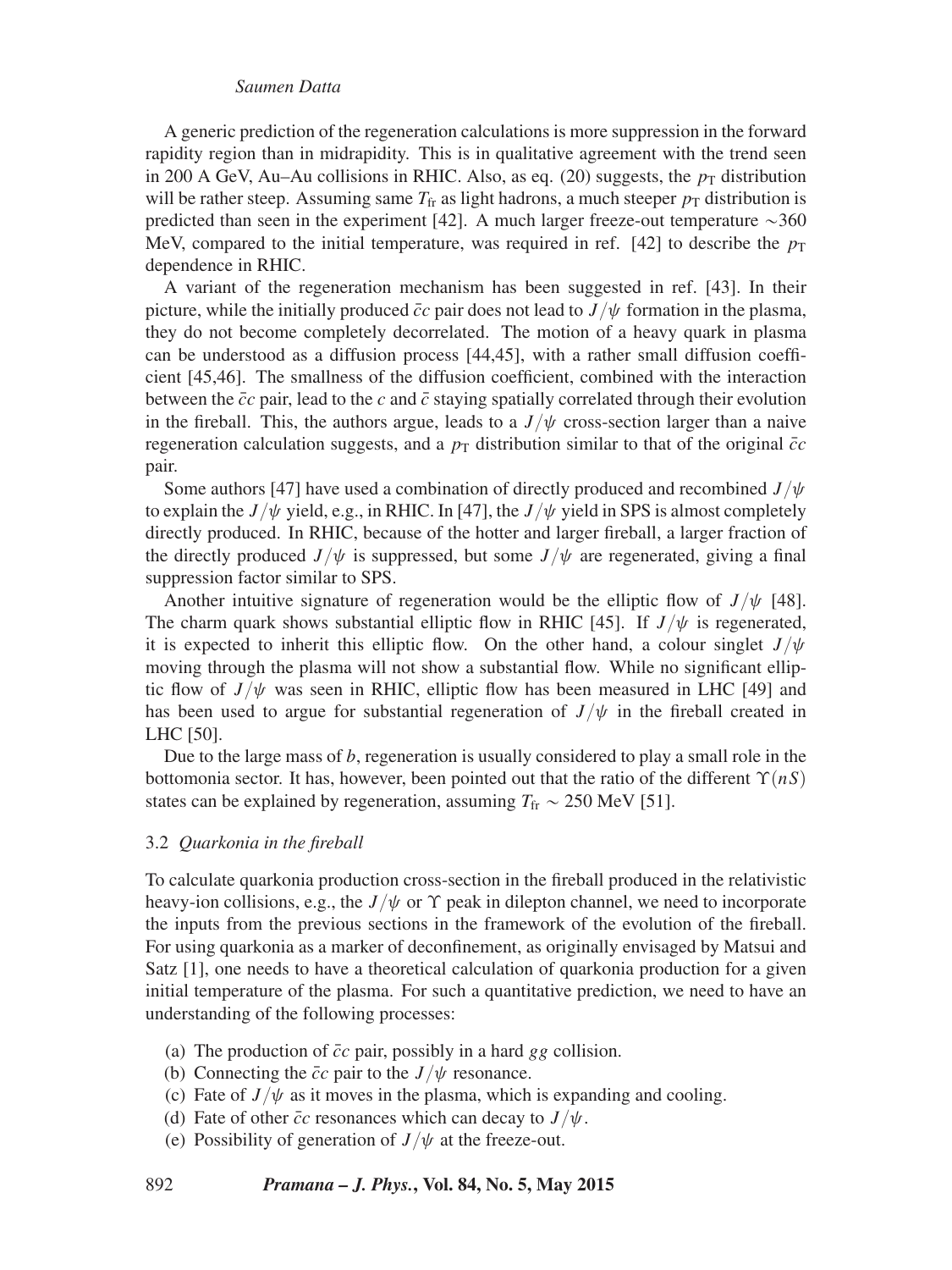Usually the quarkonia yield in  $A-A$  collisions is presented as  $R_{AA}$ , the ratio of the yield in *A*–*A* collision to the scaled yield in *pp* collision (for the same window of variables like  $p_T$ *, y* etc.):

$$
R_{AA} (J/\psi) = \frac{N_{AA}(J/\psi)}{N_{\text{coll}} N_{pp}(J/\psi)},
$$
\n(21)

where  $N_{\text{coll}}$  is the number of binary collisions. A deviation of  $R_{AA}$  from 1 does not necessarily indicate medium effect. The production of  $\bar{c}c$  is a hard process; but the gluon distribution function is a nonperturbative input. These distribution functions can be different in the nucleus from that in the proton; e.g., the low *x* rise of the gluon distribution function can be tempered due to two low *x* gluons fusing ('shadowing'). Usually, one extracts the distribution functions in the nucleus from inputs like deep inelastic *e*–*A* collisions as well as observables like dilepton and pion production in *p*–*A* collisions [52].

The conversion of  $\bar{c}c$  to  $J/\psi$  is a complicated process even in vacuum [53]. Many calculations use the simple 'colour evaporation model', where production cross-section of  $J/\psi$  to the  $\bar{c}c$  production cross-section is given simply as

$$
\sigma_{J/\psi}(s) \approx g_{\bar{c}c \to J/\psi} \sigma_{\bar{c}c}(s),\tag{22}
$$

where  $g_{\bar{c}c \to J/\psi}$  is energy-independent [54]. Similar relations are written for other charmonia. A more rigorous aproach is to use nonrelativistic QCD (NRQCD) [55]. One uses a separation of the scales  $m<sub>O</sub>$  and  $m<sub>O</sub>v$  to write down  $J/\psi$  as a superposition of a singlet  $\bar{c}c$  state and states where  $\bar{c}c$  are in an octet configuration, combining with *g* to form a colour singlet. The original  $\bar{c}c$  can form in either colour singlet or colour octet, and then evolves into  $J/\psi$  by emitting gluons. If we estimate the formation time of  $J/\psi$  as  $\tau_{J/\psi} \sim 1/E_b$ , the binding energy of the  $\bar{c}c$  pair, we get  $\tau_{J/\psi} \sim 0.5$  fm, which is of the order of the formation time of the plasma. For  $J/\psi$  with large  $p<sub>T</sub>$ , time dilation increases the formation time further. So the in-medium behaviour of the precursor to  $J/\psi$  needs to be understood [56,57]. In particular, for large  $p<sub>T</sub> J/\psi$  the precursor is mostly in colour octet state, and it has been argued that it interacts much more readily with the medium, leading to dissolution [42,56] or quenching of  $p_T$  [57].

The interaction of  $J/\psi$  (and other quarkonia, which may decay into  $J/\psi$ ) with the medium is probably the most studied part of the scheme outlined above. Following the original intuitive argument of Matsui and Satz [1], many early works used a dissociation temperature, usually from using the singlet free energy in the Schrödinger equation. In a series of papers, Kharzeev and Satz studied the dissociation of  $J/\psi$  (and its precursor, the colour octet state) through gluon dissociation, generalizing the multipole analysis [58] for thermal gluons. For thermal gluons, a free gluon gas distribution has been used, which is probably not a good approximation at temperatures of interest to RHIC and LHC. A similar approach has been followed in ref. [57].

Ideally, the temperature modification of  $J/\psi$  and  $\Upsilon$  should be incorporated by putting in the corresponding spectral function. However, that is more difficult; what has been done in refs [59,60] is to use the imaginary part of the potential to calculate a thermal decay width, and evolve that through the history of the plasma to calculate a suppression factor  $R_{AA}$ . On the other hand, in ref. [61] the decay width is obtained from the imaginary part of the quark propagator, which incorporates the scattering T matrix, which can be evaluated self-consistently through a Bethe–Saltpeter equation [62]. The *QQ* potential is an input in the Bethe–Saltpeter equation.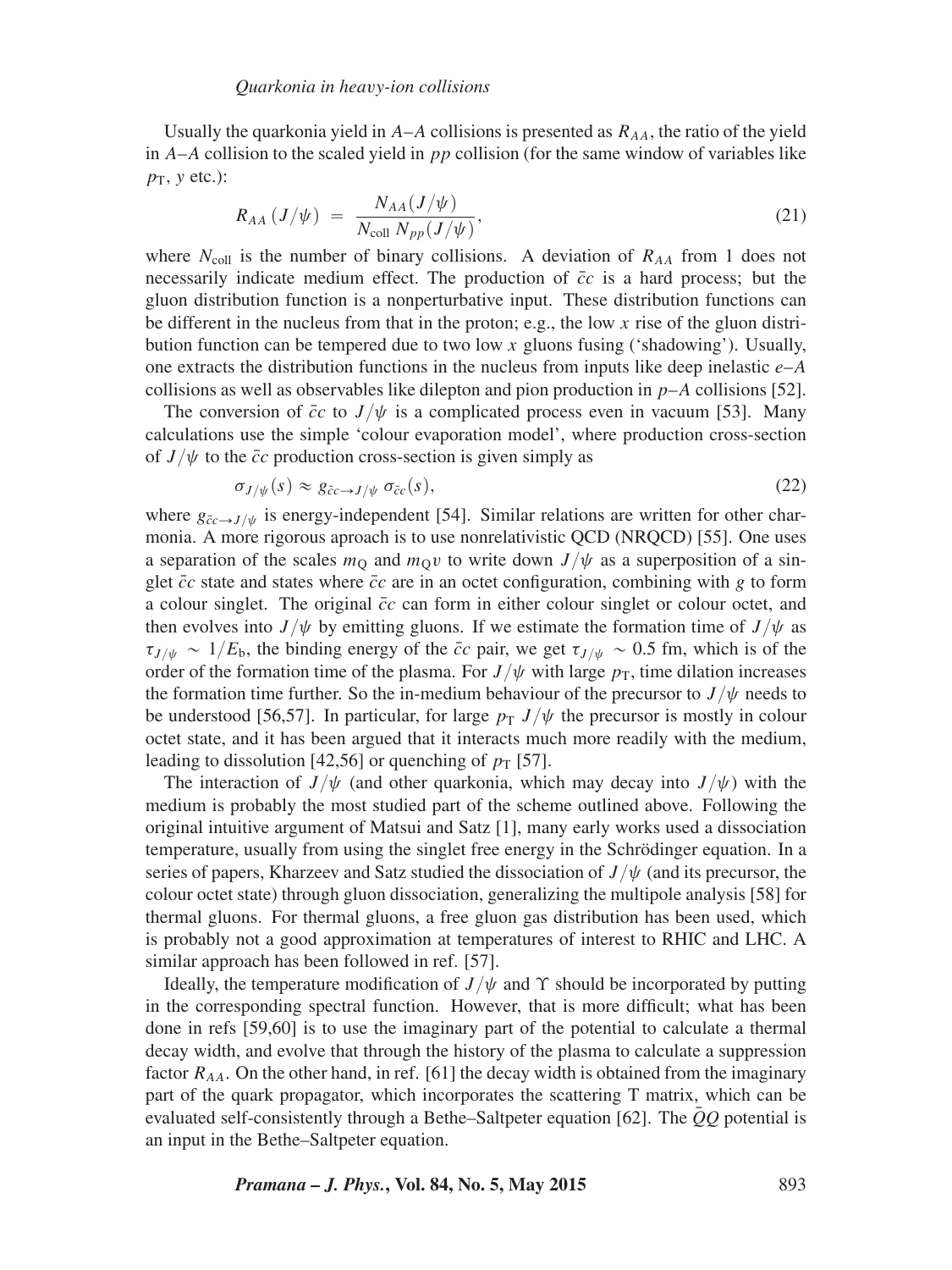It is worth mentioning here that in many studies, the real part of the potential is replaced by an 'internal energy' [63], which is obtained by subtracting an entropy term from the singlet free energy, eq. (11). This has largely been motivated by the fact that use of the free energy seems to give too large a suppression for both  $J/\psi$  and  $\Upsilon(1S)$ . As the discussion in §2.2 shows, however, there is little theoretical justification for using such an 'internal energy' for study of quarkonia dissociation in plasma.

In order to quantitatively study the  $J/\psi$  peak, it is not enough to study the modification of  $J/\psi$  in the plasma. Almost half of  $J/\psi$  seen in a *pp* collision come from a 'feed-down' route: the original  $\bar{c}c$  pair goes to *χ* and  $\psi(2s)$  states, which have a substantial branching fraction to  $J/\psi$ . Some  $J/\psi$  also come from decays of the *B* mesons: at Tevatron, this fraction has been estimated to be  $\sim$ 9  $\pm$ 1% [64]. The time-scale for the *B*  $\rightarrow$  *J*/ $\psi$  decay is *ps*, and  $J/\psi$  coming from *B* can be subtracted out; the  $J/\psi$  yield after such a subtraction is referred to as 'prompt'  $J/\psi$  [64,65]. Time-scales for the feed-down decays from  $\chi_c$  and  $\psi'$  are  $\sim$  200 fm or more. So these states are expected to move through the medium as the excited states. The fraction of  $J/\psi$  coming from  $\psi'$  and  $\chi_c$  states have been estimated to be  $\sim$ 9  $\pm$  3% and  $\sim$ 30  $\pm$  7% at Tevatron, and similar values at lower energies [66]. For *Y*(1S), the CDF Collaboration has measured the feed-down fraction in Tevatron [67]: for  $p_T > 8$  GeV, the fraction of directly produced  $\Upsilon(1S)$  is about 51  $\pm$  12%, while about 11  $\pm$  8% come from the decay of excited  $\Upsilon$  and 38  $\pm$  9% come from  $\chi$ <sub>b</sub> decays. As the excited *χ* or  $\psi'$  states are more readily dissolved by the medium [2,3,7,56], about 50% suppression of the  $J/\psi$  and  $\Upsilon(1S)$  yield can come simply from the melting of the excited states in medium into open charm.

#### **4. Experimental results**

There has been an immense body of experimental results on  $J/\psi$  and  $\Upsilon$ , starting from the early experimental efforts to create quark-gluon plasma. For completeness, we mention some trends from the experiments; detailed survey of the experimental results can be found elsewhere [68,69].

 $J/\psi$  suppression compared to *pp* collisions was already seen at the O–Cu and S–U collisions in the NA38{NA50 experiments in SPS, CERN. However, this suppression could be completely understood in terms of cold nuclear matter effect, like shadowing (§3.2) and interaction of  $J/\psi$  with nuclear matter, taking a nuclear absorption crosssection  $\sigma_{J/\psi N}^{abs} \approx 4$  mb and  $\sigma_{\psi' N}^{abs} \approx 7$  mb [70]. The investigation of cold nuclear matter effects can be done by conducting  $p-A$  collisions at the same energy. This has now become a staple of the experimental programme, and understanding the quarkonia yield in such collisions is vital before one can interpret the suppression in *A*–*A* collisions.

A larger suppression of  $J/\psi$  than what can be explained by cold nuclear matter effects was observed by the NA50 experiment in 158 A GeV Pb–Pb collisions in SPS. This suggested an onset of deconfinement [4]. A large suppression has also been seen in the 200 A GeV Au–Au collisions in RHIC (figure 4). The level of suppression seen was somewhat similar to that seen in SPS, which was a surprise, given the much larger centre-of-mass energy and the expectation of a much longer living plasma. One way to explain the data was to assume that in both experiments the plasma was hot enough to dissolve the excited  $\chi_c$  and  $\psi'$  states, but not hot enough to melt the directly produced *J* / $\psi$  [71]. The data could also be explained in other ways: e.g. it is possible that a larger part of the directly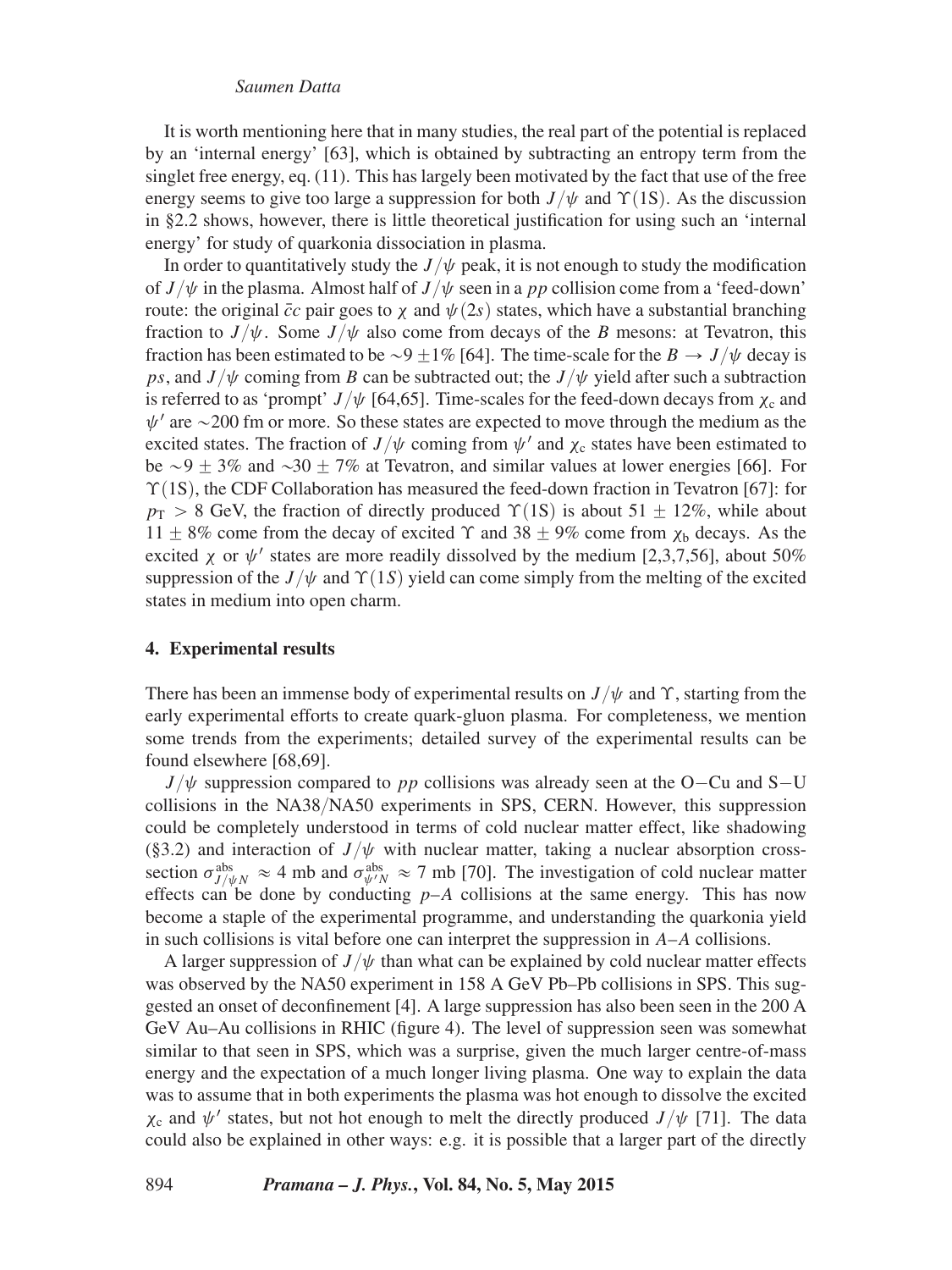

**Figure 4.** (a)  $J/\psi$   $R_{AA}$  measured by the ALICE experiment in the Pb–Pb collisions in LHC at 2.76 A TeV, compared to 200 A GeV Au–Au results from PHENIX ([75], -c American Physical Society). (**b**) *ϒ* peaks in the dimuon channel at midrapidity, from CMS [69,80]. The  $\Upsilon(1S)$  peak has been normalized to the *pp* collision, showing the suppression of the  $\Upsilon(2S)$  and  $\Upsilon(3S)$  states.

produced *J*  $/\psi$  was dissolved in the RHIC experiment, but there was some *J*  $/\psi$  produced via recombination  $(\S 3.1)$ , to keep the total yield similar [72]. Other attempts to explain the total yield have used only regeneration [42]. As explained in §3.1, regeneration calculations have been fairly successful in describing the rapidity dependence of the  $J/\psi$ suppression, but have had difficulty in explaining the  $p<sub>T</sub>$  dependence [73,74].

The data from the Pb–Pb collisions at much larger centre-of-mass energy (2.76 A TeV) (but in the forward rapidity region), as measured by the ALICE Collaboration [75], are also shown in figure 4. The data do not show a much stronger suppression. Data at midrapidity, but larger  $p<sub>T</sub>$ , from CMS [65] show suppression at levels similar to the PHENIX data in figure 4. A combination of suppression and recombination has been suggested to explain the data  $[76]$ . However, details of the  $p$ –Pb data for charmonia have not been completely understood [68,77].

An interesting suggestion has been to look not at the  $R_{AA}$  but the ratio of  $J/\psi$  with open charm cross-section [78,79]. This will remove the uncertainties due to the nuclear distribution functions. The double ratio [79]

$$
S_{J/\psi} = \frac{g_{\bar{c}c \to J/\psi}^{AA}}{g_{\bar{c}c \to J/\psi}^{PP}}, \qquad g_{\bar{c}c \to J/\psi} = \frac{N(J/\psi)}{N(\bar{c}c)} \qquad (23)
$$

then shows the medium modification of  $J/\psi$  binding. Using this quantity, Satz has claimed that the forward rapidity/large  $p<sub>T</sub>$  data of LHC does not show any anomalous suppression of  $J/\psi$ , while the RHIC data in figure 4 do [79].

A very beautiful measurement of the *ϒ* production from the CMS experiment avoids many of the experimental uncertainties, and offers a way of studying *ϒ* suppression in the Pb–Pb collisions in LHC. Figure 4b shows the *ϒ* peaks in the dimuon channel, where the  $\Upsilon(1S)$  peak has been normalized to agree with the peak in *pp* collisions. Then the peaks for  $\Upsilon(2S)$  and  $\Upsilon(3S)$  are considerably suppressed. In fact, the  $R_{AA}$  value for  $\Upsilon(1S)$  is quoted as  $0.56 \pm 0.08 \pm 0.07$  [80]. From the discussion at the end of §3.2,

*Pramana – J. Phys.***, Vol. 84, No. 5, May 2015** 895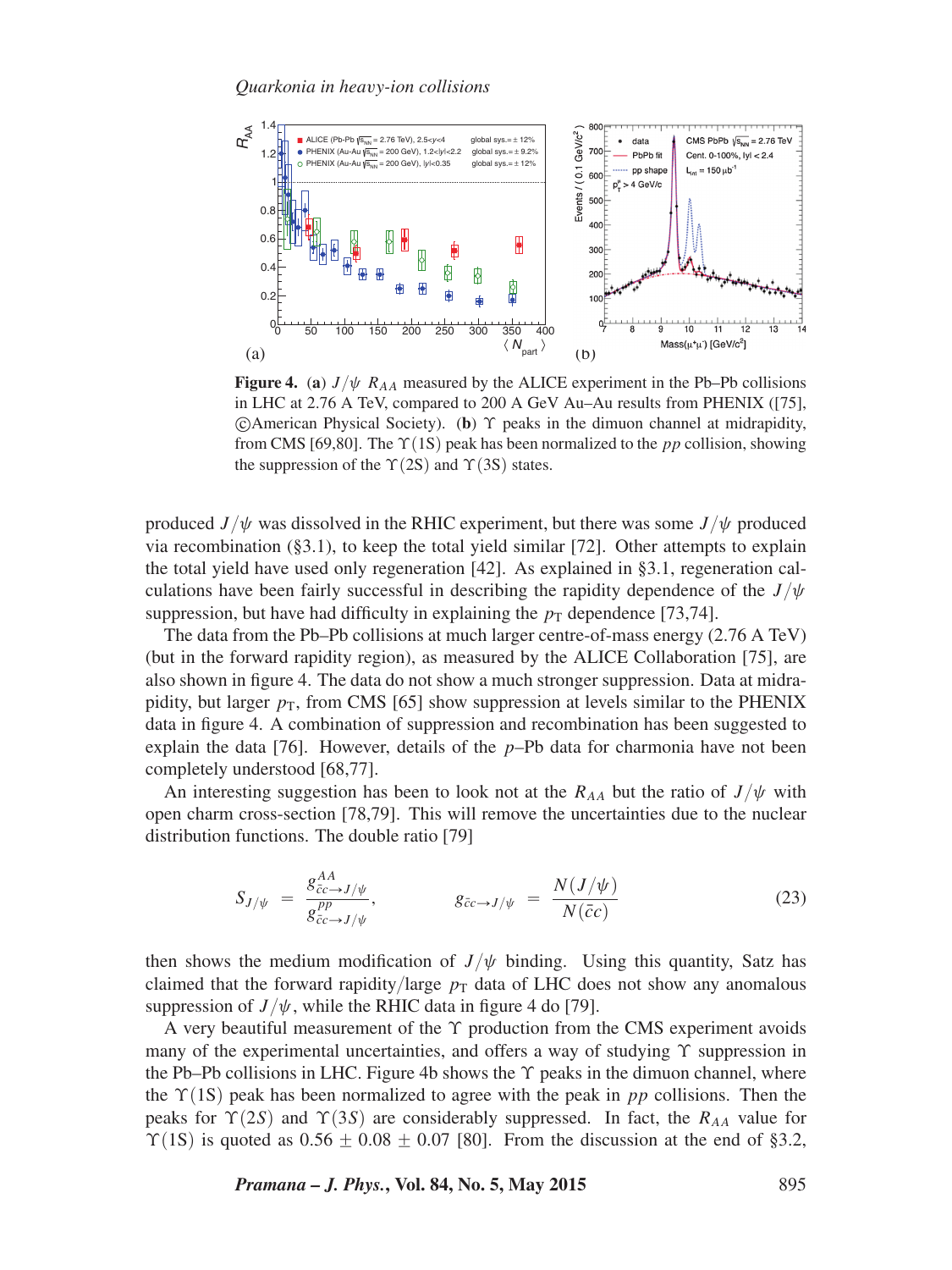this is consistent with no suppression of direct  $\Upsilon(1S)$  but almost complete suppression of the feeddown component. This is in line with what one would expect if, following the lattice studies, one expects  $\Upsilon(1S)$  not to be modified much in the plasma at moderate temperatures, while the excited states melt readily  $(\S 2.1)$ . Note, however, that the large decay widths shown in figure 2 would suggest a substantial suppression of  $\Upsilon(1S)$  also. *R<sub>AA</sub>* for  $\Upsilon$ (2S) is 0*.*12  $\pm$  0*.*04  $\pm$  0*.*02 and that for  $\Upsilon$ (3S) is < 0.1 [80], indicating major dissociation of these states.

## **5. Summary and outlook**

In this article, the current status of our understanding of quarkonia yield in relativistic heavy-ion collisions is presented. Conceptually, a lot of insight has been gained in the last decade, and the simple picture of quarkonia dissociation due to Debye screening has been replaced by a detailed understanding of the dissociation mechanism from QCD.

Lattice QCD (§2.1) has emerged as a pre-eminent tool for understanding the behaviour of quarkonia in static plasma. But getting quantitative information about the spectral function, decay width etc. have so far been difficult. While it is likely that eventually we shall be able to extract the physics from lattice correlators, it probably will require some new ideas. One recent idea has been nonrelativistic QCD on lattice, which is a very promising tool for bottomonia at least. Simultaneously, other approaches, largely based on perturbative NRQCD, have clarified many misconceptions (§2.2). One development has been a theoretically justified construction of a finite temperature effective potential, and illustration of how it captures effects like thermal gluon dissociation.

The calculation of quarkonia yield in the expanding fireball produced in heavy-ion collisions is more challenging. In §3.2 necessary steps are discussed, and some calculations that try to incorporate many of the formal developments of §2.1 in them are outlined. Of course, for such a calculation one needs to know the behaviour of a quarkonium moving with respect to the medium. Some preliminary calculations exist in that direction [81], but clearly more needs to be done. Some other major uncertainties pertain to the formation of  $J/\psi$ , and interaction of the medium with the precursor to the  $J/\psi$ .

Almost three decades after the suggestion of quarkonia as a probe of the deconfined medium, it remains a topic of great interest. While still not as a thermometer of the plasma as originally envisaged by Satz and others [2], it has been an invaluable source of insight into the nature of the deconfined medium.

#### **Acknowledgements**

The author would like to thank Mikko Laine and Jon-Ivar Skullerud for providing him with data related to figures 2 and 3. The first draft of this article was completed during WHEPP-13. The author also acknowledges discussions with the participants of the meeting, in particular with D Das, S Gupta, R Gavai, R Sharma, P Shukla and K Sridhar.

## **References**

[2] F Karsch, M T Mehr and H Satz, *Z. Phys. C* **37**, 617 (1988)

<sup>[1]</sup> T Matsui and H Satz, *Phys. Lett. B* **178**, 416 (1986)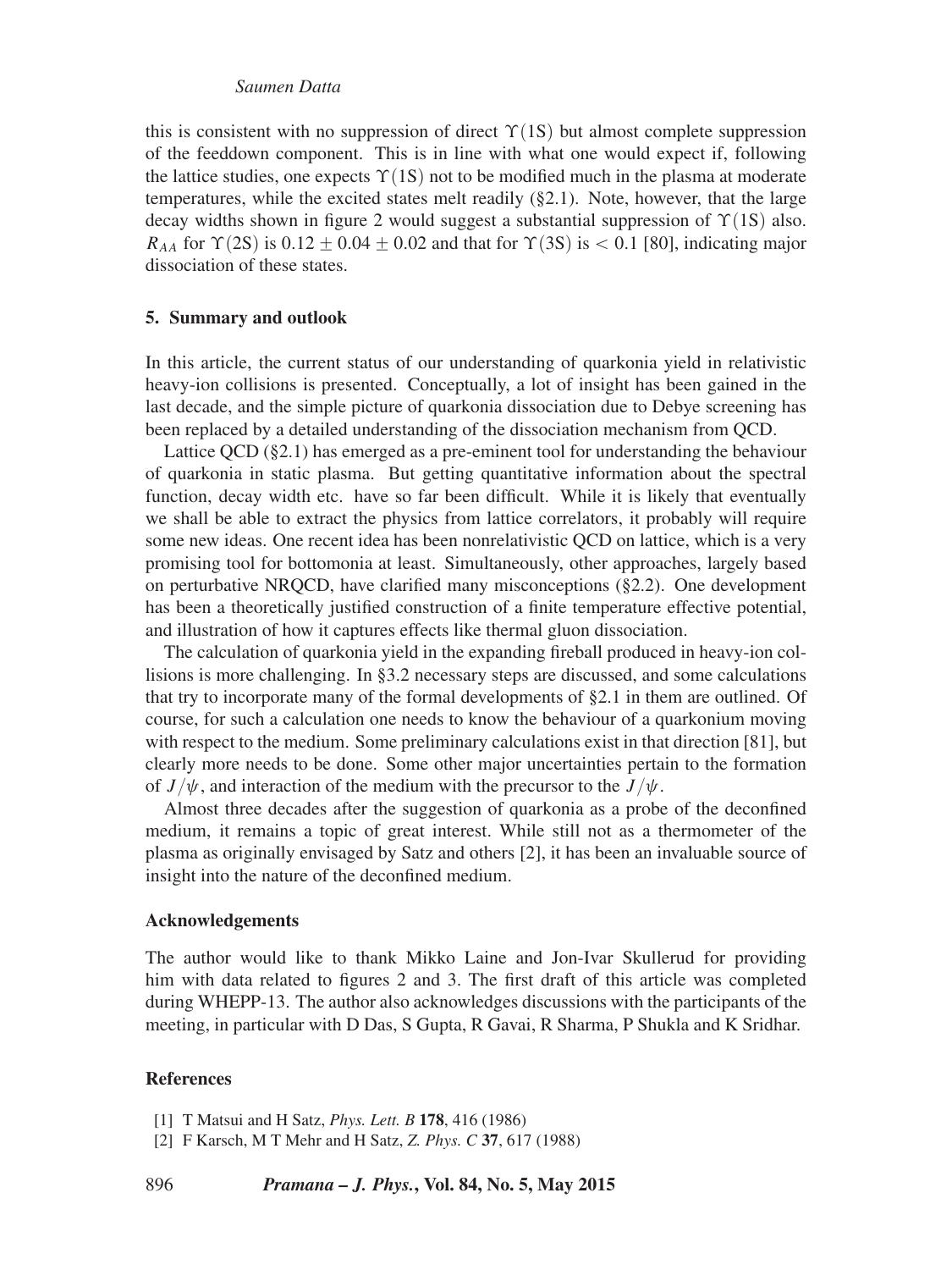- [3] S Digal, P Petreczky and H Satz, *Phys. Rev. D* **64**, 094015 (2001),
- [3a] Throughout this report, we shall be discussing nucleus–nucleus collisions, with a given energy per nucleon. In such cases, the energy will be written as xxx A GeV, where xxx GeV is the energy per nucleon and A is the mass number
- [4] NA50 Collaboration: M C Abreu *et al*, *Phys. Lett. B* **477**, 28 (2000)
- [5] M Le Bellac, *Thermal field theory* (Cambridge University Press, 1996)
- [6] O Philipsen, *Prog. Part. Nucl. Phys.* **70**, 55 (2013); P Petreczky, *J. Phys. G* **39**, 093002 (2012)
- [7] S Datta, F Karsch, P Petreczky and I Wetzorke, *Nucl. Phys. Proc. Suppl.* **119**, 487 (2003); *Phys. Rev. D* **69**, 094507 (2004)
- [8] K Nomura, O Miyamura, T Umeda and H Matsufuru, *Nucl. Phys. Proc. Suppl.* **119**, 496 (2003) T Umeda, H Matsufuru and K Nomura, *Eur. Phys. J.* **C39S1**, 9 (2005)
- [9] M Asakawa and T Hatsuda, *Phys. Rev. Lett.* **92**, 012001 (2004)
- [10] M Jarrell and J E Gubernatis, *Phys. Rep.* **269**, 133 (1996) M Asakawa and T Hatsuda, *Prog. Part. Nucl. Phys.* **46**, 459 (2001)
- [11] R K Bryan, *Eur. Biophys. J.* **18**, 165 (1990)
- [12] W Press, S Teukolsky, W Vetterling and B Flannery, *Numerical recipes* (Cambridge University Press, 1989)
- [13] A Jakovac, P Petreczky, K Petrov and A Velytsky, *Phys. Rev. D* **75**, 014506 (2007)
- [14] G Aarts *et al*, *Phys. Rev. D* **76**, 094513 (2007) M Oktay and J-I Skullerud, arXiv:1005.1209
- [15] S Borsanyi *et al*, *J. High Energy Phys.* **1404**, 132 (2014)
- [16] T Umeda, *Phys. Rev. D* **75**, 094502 (2007)
- [17] S Datta and P Petreczky, *J. Phys. G* **35**, 104114 (2008) P Petreczky, *Eur. Phys. J. C* **62**, 85 (2009)
- [18] A Mocsy and P Petreczky, *Eur. Phys. J. ST* **155**, 101 (2008); *Phys. Rev. Lett.* **99**, 211602 (2007)
- [19] H T Ding *et al*, *Phys. Rev. D* **86**, 014509 (2012)
- [20] G Aarts *et al*, *J. High Energy Phys.* **1111**, 103 (2011)
- [21] G Aarts *et al*, *J. High Energy Phys.* **1312**, 064 (2013)
- [22] G P Lepage *et al*, *Phys. Rev. D* **46**, 4052 (1992)
- [23] S Datta, A Jakovac, F Karsch and P Petreczky, *AIP Conf. Proc.* **842**, 35 (2006)
- [24] N Brambilla, M Escobedo, J Ghiglieri, J Soto and A Vairo, *J. High Energy Phys.* **1009**, 038 (2010)
- [25] S Kim, P Petreczky and A Rothkopf, *PoS Lattice* **2013**, 169 (2014)
- [26] L McLerran and B Svetitsky, *Phys. Rev. D* **24**, 450 (1981)
- [27] S Nadkarni, *Phys. Rev. D* **34**, 3904 (1986)
- [28] O Kaczmarek, F Karsch, P Petreczky and F Zantow, *Phys. Lett. B* **543**, 41 (2002) O Kaczmarek and F Zantow, *Phys. Rev. D* **71**, 114510 (2005)
- [29] M Laine, O Philipsen, P Romatschke and M Tassler, *J. High Energy Phys.* **0703**, 054 (2007)
- [30] N Brambilla, J Ghiglieri, A Vairo and P Petreczky, *Phys. Rev. D* **78**, 014017 (2008)
- [31] A Beraudo, J-P Blaizot and C Ratti, *Nucl. Phys. A* **806**, 312 (2008)
- [32] For a review, see N Brambilla, A Pineda, J Soto and A Vairo, *Rev. Mod. Phys.* **77**, 1423 (2005)
- [33] R D Pisarski, *Phys. Rev. Lett.* **63**, 1129 (1989)
- [34] N Brambilla, M Escobedo, J Ghiglieri and A Vairo, *J. High Energy Phys.* **1112**, 116 (2011)
- [35] C Young and K Dusling, *Phys. Rev. C* **87**, 065206 (2013) N Borghini and C Gombeaud, *Eur. Phys. J. C* **72**, 2000 (2012) Y Akamatsu and A Rothkopf, *Phys. Rev. D* **85**, 105011 (2012)
- [36] Y Akamatsu, *Phys. Rev. D* **87**, 045016 (2013)
- [37] Y Burnier and A Rothkopf, *Phys. Rev. D* **87**, 114019 (2013)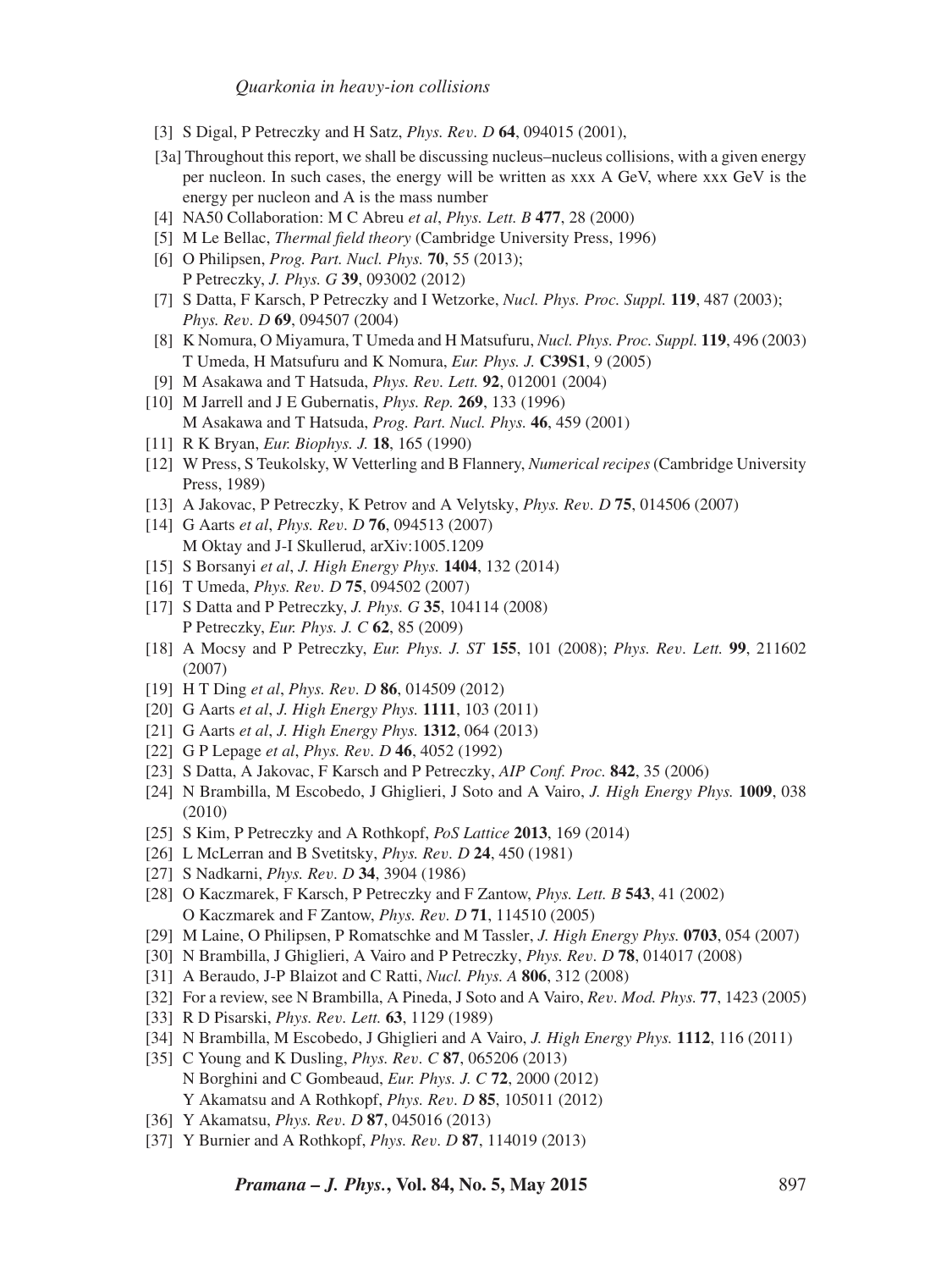- [38] Y Burnier and A Rothkopf, *Phys. Rev. Lett.* **111**, 182003 (2013)
- [39] Y Burnier, M Laine and M Vepsalainen, *J. High Energy Phys* **0801**, 043 (2008)
- [40] P Petreczky, C Miao and A Mocsy, *Nucl. Phys. A* **855**, 125 (2011)
- [41] P Braun-Munzinger and J Stachel, *Phys. Lett. B* **490**, 196 (2000) R L Thews, M Schroedter and J Rafelski, *Phys. Rev. C* **63**, 054905 (2001)
- [42] A Andronic, P Braun-Munziger, K Redlich and J Stachel, *Nucl. Phys. A* **789**, 334 (2007)
- [43] C Young and E Shuryak, *Phys. Rev. C* **79**, 034907 (2009)
- [44] G D Moore and D Teaney, *Phys. Rev. C* **71**, 064904 (2005)
- [45] PHENIX Collaboration: A Adare *et al*, *Phys. Rev. C* **84**, 044905 (2011)
- [46] A Francis, O Kaczmarek, M Laine and J Langelage, *PoS Lattice* **2011**, 202 (2011) D Banerjee, S Datta, R Gavai and P Majumdar, *Phys. Rev. D* **85**, 014510 (2012)
- [47] L Grandchamp and R Rapp, *Nucl. Phys. A* **715**, 545 (2003)
- [48] L Yan, P Zhuang and N Xu, *Phys. Rev. Lett.* **97**, 232301 (2006)
- [49] ALICE Collaboration: E Abbas *et al*, *Phys. Rev. Lett.* **111**, 162301 (2013)
- [50] X Zhao, A Emerick and R Rapp, *Nucl. Phys. A* **904–905**, 611c (2013)
- [51] S Gupta and R Sharma, *Phys. Rev. C* **89**, 057901 (2014)
- [52] See K J Eskola, H Paukkunena and C A Salgado, *J. High Energy Phys.* **0904**, 065 (2009), for a recent estimate of the nuclear distribution functions
- [53] Quarkonium Working Group: N Brambilla *et al*, *Heavy quarkonium physics*, CERN Report  $(hep-ph/0412158)$
- [54] R Gavai *et al*, *Int. J. Mod. Phys. A* **10**, 3043 (1995)
- [55] G T Bodwin, E Braaten and G P Lepage, *Phys. Rev. D* **51**, 1125 (1995)
- [56] D Kharzeev and H Satz, *Phys. Lett. B* **334**, 155 (1994) X Xu, D Kharzeev, H Satz and X Wang, *Phys. Rev. C* **53**, 3051 (1996)
- [57] R Sharma and I Vitev, *Phys. Rev. C* **87**, 044905 (2013)
- [58] G Bhanot and M Peskin, *Nucl. Phys. B* **156**, 391 (1979)
- [59] M Strickland and D Bazow, *Nucl. Phys. A* **879**, 25 (2012)
- [60] M Margotta *et al*, *Phys. Rev. D* **83**, 105019 (2011)
- [61] F Riek and R Rapp, *New J. Phys.* **13**, 045007 (2011)
- [62] M Mannarelli and R Rapp, *Phys. Rev. C* **72**, 064905 (2005) D Cabrera and R Rapp, *Phys. Rev. D* **76**, 114506 (2007)
- [63] O Kaczmarek, F Karsch, P Petreczky and F Zantow, *Nucl. Phys. Proc. Suppl.* **129**, 560 (2004) O Kaczmarek and F Zantow, *Eur. Phys. J. C* **43**, 59 (2005)
- [64] CDF Collaboration: D Acosta *et al*, *Phys. Rev. D* **71**, 032001 (2005)
- [65] CMS Collaboration: S Chatrchyan *et al*, *J. High Energy Phys.* **05**, 063 (2012)
- [66] P Faccioli, C Lourenco, J Seixas and H Woehri, *J. High Energy Phys.* **0810**, 004 (2008) CDF Collaboration: F Abe *et al*, *Phys. Rev. Lett.* **79**, 578 (2003)
- [67] T Affolder *et al*, *Phys. Rev. Lett.* **84**, 2094 (2000)
- [68] D Das, *Conf. Proc.* **57**, 37–44 (2012) (*Proceedings of the DAE Symposium on Nuclear Physics*, 2012, arXiv:1212.2704) A Rossi, EPJ Web Conf. **60**, 03003 (2013) (*Proceedings of the LHCP Conference*, arXiv:1308.2973)
- [69] I Tserruya, *Proceedings of the New Trends in High Energy Physics*; arXiv:1311.4456
- [70] NA50 Collaboration: B Allessandro *et al*, *Phys. Lett. B* **553**, 167 (2003); *Eur. Phys. J. C* **33**, 31 (2004)
- [71] F Karsch, D Kharzeev and H Satz, *Phys. Lett. B* **637**, 76 (2006)
- [72] X Zhao and R Rapp, *Phys. Lett. B* **664**, 253 (2008)
- [73] PHENIX Collaboration: A Adare *et al*, *Phys. Rev. Lett.* **98**, 232301 (2007)
- [74] PHENIX Collaboration: A Adare *et al*, *Phys. Rev. C* **84**, 054912 (2011)
- [75] ALICE Collaboration: B Abelev *et al*, *Phys. Rev. Lett.* **109**, 072301 (2012)